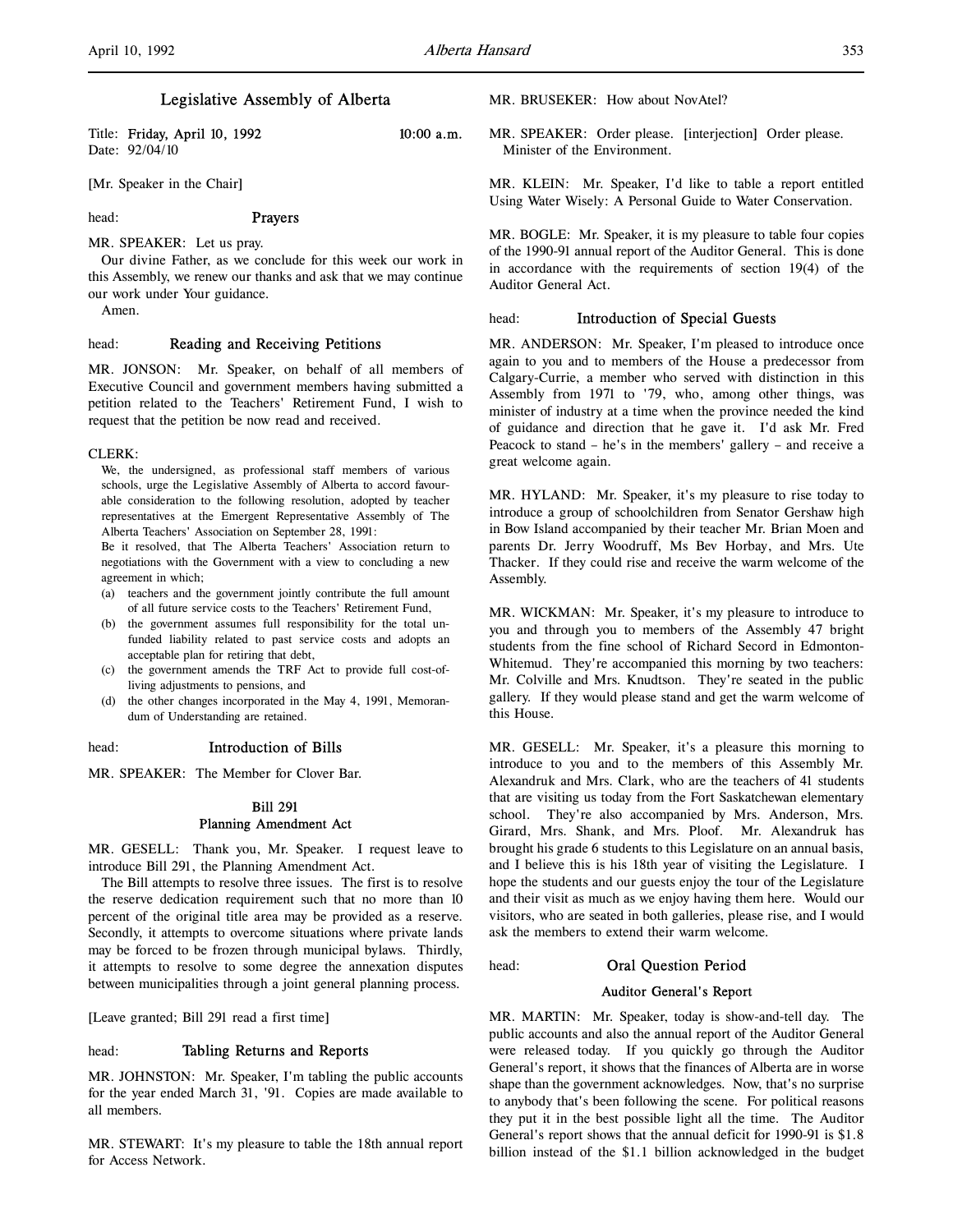speech. My question to the Treasurer: does he now acknowledge that the debt is \$1.8 billion rather than the figures he put out of \$1.1 billion?

MR. JOHNSTON: The variation between what I brought down in the budget last March is about \$100 million. If you measure it accurately, the General Revenue Fund deficit is only up by \$100 million, which is essentially because of oil declines. Mr. Speaker, we're very pleased with the Auditor's report, and we want to get it forward in the public domain and have a broad discussion on these issues.

MR. MARTIN: Mr. Speaker, a debt's a debt. It doesn't matter if it's in the general revenue or the capital funds. The debt is \$1.8 billion. Let's quit kidding around about it.

He also goes on to say that the government should come clean and give us some financial statements on MagCan, Gainers, Northern Steel, Softco, all of which have huge debts, Mr. Speaker. Given that this is the second year in a row that the Auditor General has asked the Treasurer for this information, why is it that he's not complying and bringing this information to us? These are public funds, and we have the right to know.

### 10:10

MR. JOHNSTON: Let's just be clear here, Mr. Speaker. First of all, the Auditor General has access to any corporation which is a government-controlled corporation, so the Auditor has full access to this information. We provide to him the information for him to see how we have carried out our responsibilities for the management of these entities. As a matter of fact, since the member mentions something called Softco, I think he's referring to a company which is an asset sale company operated by N.A. Properties. In fact, we provided that information to the House.

MR. MARTIN: Mr. Speaker, to this Treasurer. What he's saying is that you should come clean and list these statements as part of the financial picture of the province, and he's said that for two years in a row. We want to know how much debt we have in these companies. That's what he's talking about. The public has a right to know.

On the unfunded pension liabilities, even acknowledging the Treasurer's assumptions, which we could argue about, he says that the unfunded pension liability, excluding the teachers' fund, is \$3.6 billion. The Treasurer says just a little over a billion dollars. How does he acknowledge the difference between these two figures?

MR. JOHNSTON: Mr. Speaker, the member doesn't understand. First of all, these statements are for the period ended March 31, '91. During the period of April 1 through to the end of March 31, '92, we have had a series of broad discussions with the various participants in our pension plans. As I announced early in March, in fact we have taken the unfunded liability of the province of Alberta with respect to the five plans under Treasury's responsibility from something close to \$5.5 billion to \$1.2 billion, down \$4.3 billion.

Now, this is a two-step process. I'll be very slow and very clear for the Member for Edmonton-Norwood so that he can understand what's happening here. First of all, Mr. Speaker, what we have done is of course review the way in which the reporting mechanisms and the assumptions which underpin the pension liability are calculated. Now, we have made some changes to that which bring it in line with other pension plans across Canada, and in doing so,

as a first step we reduced dramatically the unfunded liability both of the government pension plans and the teachers' pension plan.

Secondly, Mr. Speaker, – and here's where it's hard for the member to make the mental jump, obviously – we have gone from the position of adjusting the assumptions to now dealing with the stakeholders to deal with the unfunded liability more specifically. We have come to an accord, and that's what the Auditor is pleased about in his report. He says that he's very pleased about the way in which the government has responded: listened to the recommendations of the Auditor General on this and other areas, dealt with it effectively by directing our attention to it with a plan, and dealing with the stakeholders to find a solution. We have done that. As I said early in March, the unfunded liability in the March 31, '92, statement will be far below a billion dollars, and that's a major accomplishment for this government.

MR. SPEAKER: Second main question, Leader of the Opposition.

MR. MARTIN: Mr. Speaker, I'd like to designate my second question to the Member for Calgary-Mountain View.

MR. SPEAKER: Calgary-Mountain View.

#### Canmore Golf Resort

MR. HAWKESWORTH: Thank you, Mr. Speaker. Albertans are desperately looking for responsible management of their affairs by this government, yet all that this government seems capable of doing is the same old discredited business deals with their friends. At a time when raw land in Canmore is valued at \$18,000 per acre, the Ministry of Forestry, Lands and Wildlife is prepared to rent government land to Canmore resort at \$38 per acre per year. How does the minister justify this?

MR. FJORDBOTTEN: Mr. Speaker, it's truly unfortunate that the member distorts the facts to the degree that he does. I'd first say that almost all the land in that development is private land. There is about 10 percent of it, or 26 hectares, that's public land, which is following the normal rental rate on public land in that area, which is 2 percent. I can't for the life of me understand the distorting facts that the member's presenting.

MR. HAWKESWORTH: The minister's saying that the rental rate is the policy. We all know what this government's policy is, Mr. Speaker: treat their select group of friends all equally generously. It's clear that the policy needs to be changed.

Mr. Speaker, the memorandum of offering clearly states that Canmore resort is continuing their discussions with the ministers to lease additional lands, on top of the first lease that I've referred to. Will the minister tell us and all Albertans that he's prepared to deal away more lands at the same fire-sale price as he's prepared to deal away on this first lease?

MR. FJORDBOTTEN: Mr. Speaker, first of all, we're not fire selling away public land. We are not selling the public land. It's a lease basis. I'm not aware of the discussions that may be on with the department with respect to additional land, but I can assure the hon. member that it will be dealt with under normal policy in a very fair way.

MR. HAWKESWORTH: Well, Mr. Speaker, Canmore resort still hasn't finalized their purchase of lands from Alberta Mortgage and Housing Corporation. They haven't finalized completely their lease with Forestry, Lands and Wildlife.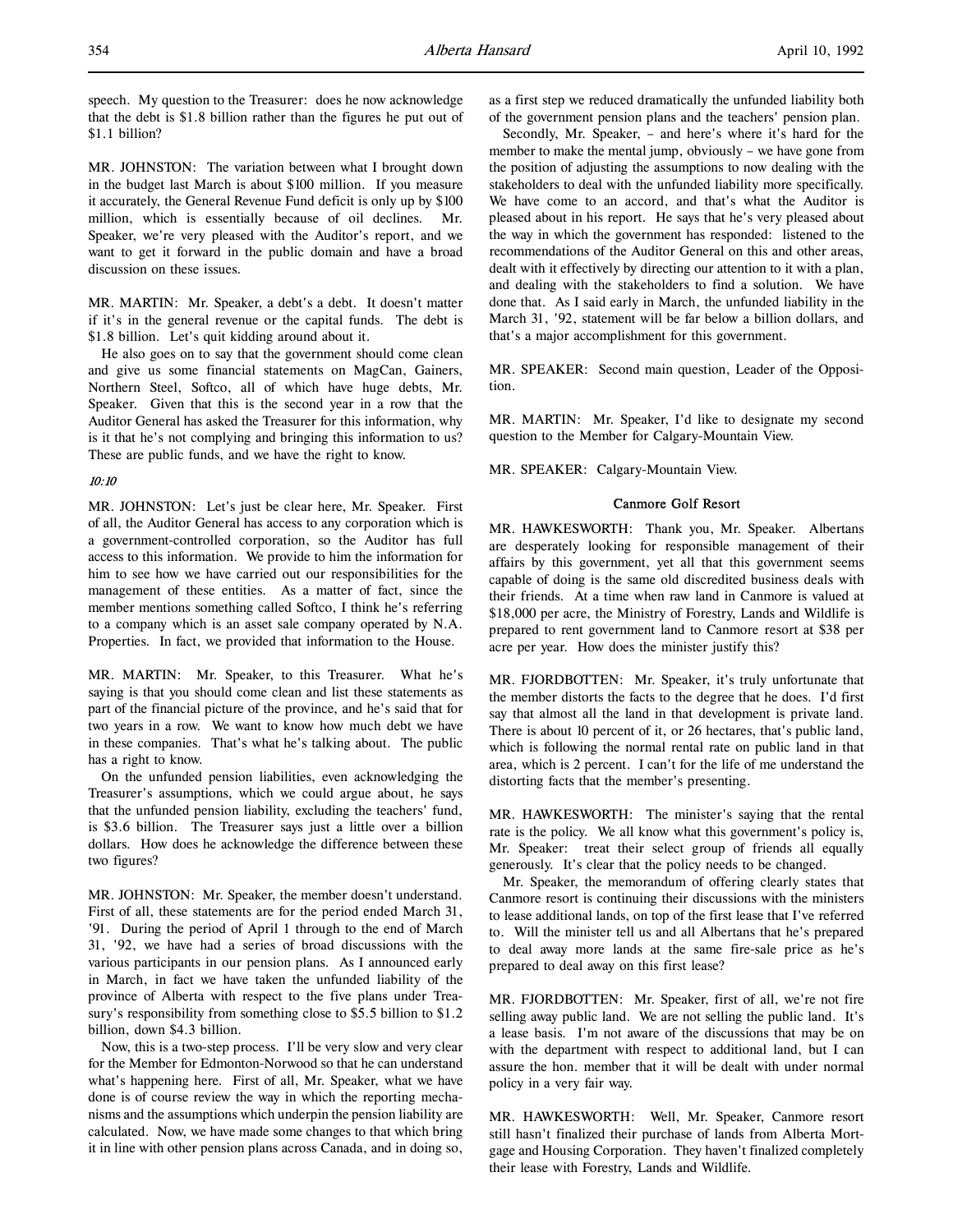Now that Three Sisters has been made to go through a comprehensive environmental assessment, will the Premier put a stop to any sale of provincial lands or any lease of provincial lands until they go through the same review that other proponents have had to go through and in that way put everybody on an even playing field?

MR. GETTY: Well, Mr. Speaker, I don't know if the hon. member in raising this for several days has been listening to the minister's answers. He's dealt with it time after time for the hon. member. He has his written question, I guess, and he's just going to ask it because that's the way his researcher has given it to him.

One of the kind of sad things, Mr. Speaker, is that whenever anything is being done on a positive basis, what do we have? Opposition, for just a mindless kind of opposition sake, trying to knock something good that's happening. We've heard them try and knock the thought of someone building new pulp and paper projects in northern Alberta that provide jobs and economic growth. Not this bunch. They like it when unemployment is higher. These folks are happy when the price of oil goes down. They are such mindless opposition here that the people of Alberta surely must say: just negative, negative, negative.

#### Auditor General's Report (continued)

MR. DECORE: Mr. Speaker, for the 1990-91 budget the Premier and the Treasurer promised Albertans a balanced budget. When the Treasurer brought forward the budget for 1990-91, he forecast a \$780 million deficit. He revised it to \$1.1 billion, and now the Auditor General has given us the truth by showing that it is really \$1.8 billion. That's a 130 percent error in estimating. Mr. Treasurer, I'd like to know for Monday's deficit figures and for figures period, how Albertans can believe in you and your figures any longer.

MR. JOHNSTON: First of all, we dealt with this question already. If you're going to make the kind of comparison to the General Revenue Fund deficit which we brought forward in the last budget, which spelled out a \$1.1 billion deficit forecast, the General Revenue Fund real amount is now \$1.2 billion or so. There have been some valuation adjustments in there, Mr. Speaker, but it's not \$1.8 billion, as the member points out.

What we can say to the people of Alberta is a very clear message, Mr. Speaker, that we have done what we set out to do in our plan of 1986-87, wherein we presented a very precise way in which we would work our way out of the troublesome oil price shock that we experienced in 1987. We did it with a business plan which brought us towards a balanced budget. We attempted it last year. What happened is well understood by all Albertans; that is, the price of gas fell more rapidly than anyone had forecast, than anyone in the world had expected. Obviously Alberta, because its revenue source is dependent upon oil and natural gas revenues, has of course suffered the deficit as a result.

MR. DECORE: Mr. Speaker, the Treasurer has been attempting to fool Albertans with this whole business of revenue shortfalls. The Auditor General's report shows that consolidated expenditures for this 1990-91 statement are up by \$1.2 billion; revenues are up by \$1 billion. When are you going to stop fooling Albertans? You've got a structural deficit problem.

AN HON. MEMBER: What's the question?

MR. DECORE: When are you going to stop fooling Albertans and give us the real truth, Mr. Minister?

## 10:20

MR. SPEAKER: Next supplementary. Final.

MR. DECORE: Mr. Speaker, I guess this is what we're going to get from now on, a minister who's going to start hiding and putting things under the rug because he can't answer the questions any longer.

Mr. Speaker, the Auditor General's report says that the ministry of economic development has programs that are not being properly run and notes that the ministry of tourism has not got programs that are in focus and notes that the Family and Social Services programs need scrutiny. I'd like to know from the Treasurer when he's going to start using some control measures like full operational productivity audits to get some of this mess under control.

MR. JOHNSTON: First of all, Mr. Speaker, this government doesn't hide from the Member for Edmonton-Glengarry; let me be very clear about that. Beauchesne is also very clear when it states that the members' questions should not be repetitive, and that's exactly what it was.

Let me go on to speak about the Auditor General's statement. First of all, the Auditor has in the normal course of his business looked at a vast government system, a government which delivers services to 2.5 million Albertans and has a very complex accounting system. There's no doubt, Mr. Speaker, because of the size of transaction, because of the way in which we're attempting to get the programs into Albertans' hands, that from time to time we have to rely upon both our own systems and the external check to improve our efficiency. We believe in what the Auditor has recommended to us. We would like to be more efficient. We would like to improve our productivity. We would like to deliver the programs without flaw. But I have to say that in the way in which governments operate these days, with the kinds of programs we want to deliver to Albertans, for the simple vastness of this system, we have to rely on this independent check.

The government appreciates the work of the Auditor General. We listened to what he has said. We have tried, in many cases, to accommodate his position. In this particular statement the Auditor General comes out and says the following with respect to how we handle loans and guarantees: the government of Alberta has responded in a very positive way to my recommendations; that is, the Auditor's recommendations. Now, I haven't heard anybody from the opposition saying anything about that positive response, Mr. Speaker. We have listened to the Auditor General. We have incorporated his recommendations. We have adjusted, on a sound accounting basis, what he's suggested to us.

Secondly, as I've said before, this Auditor General's statement says that, you know, generally speaking the operations of the government have been very effective; considering the large size of it, it's done a very good job. No qualifications in the Auditor's report, and finally a very positive statement about the fiscal health of this province to the extent that we have improved dramatically the unfunded liability of the pension plans of this province. A major success here, Mr. Speaker.

We appreciate the work of the Auditor General. He's there to help us in terms of improving efficiency, and we treat it just that way.

MR. SPEAKER: Athabasca-Lac La Biche, followed by Edmonton-Calder.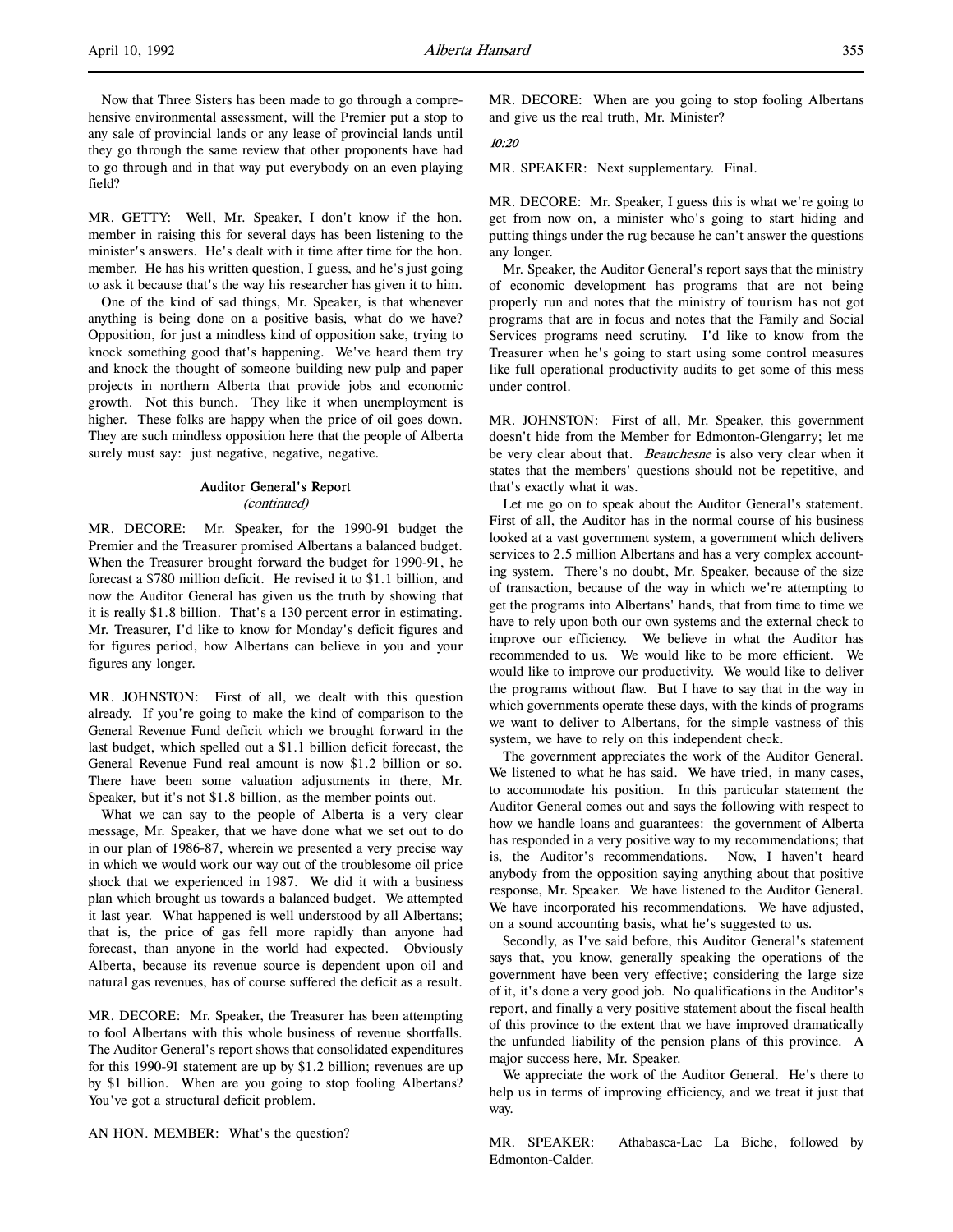MR. CARDINAL: Thank you, Mr. Speaker. My question this morning is to the hon. Minister of Career Development and Employment. We all know that the economic diversification plan in Albertan is working very well. Since 1985 Alberta has created over 122,000 new jobs, 14,600 jobs alone in 1991 despite the North American recession, more than \$20 billion of economic initiatives either planned or under construction in Alberta. As you know, the NDs call this a crisis and the Liberal leader calls this job creation an embarrassment. That's how they operate. My question to the hon. minister is: with all of this good news where does Alberta rate in comparison to other provinces in relation to the unemployment rate?

MR. WEISS: Mr. Speaker, I'd rather the opposition would answer it because it would be positive, and I'd like to hear positive remarks coming from them.

I appreciate the background information from the hon. member. Mr. Speaker, I'm pleased to report that while every other province recorded an increase in the seasonally adjusted unemployment rate, Alberta's remained constant at 9.6 percent, which is the second lowest in the country. Now, while the stats reflect a positive position for Alberta, we as a government are still concerned and will continue to work at diversification in the province in our overall efforts to bring down the rate and look forward to positive initiatives that will flow from this government over the coming months.

MR. CARDINAL: A supplementary on that, Mr. Speaker. I know on the average that Alberta does very well employing people. I know parts of our province also still face a high rate of unemployment, and I know our government is doing very well in training programs and also putting in industries where jobs are really needed. Could the minister give some assurance that he will continue pursuing the training programs that are required in northern Alberta, specifically to the native communities so they could also enjoy the jobs and the standard of living in Alberta?

MR. WEISS: Well, Mr. Speaker, it's a very important area, and all of northern Alberta is facing an economic downturn in relation to some of the projects. We see some increase in the interest as a result of the forestry sector, and we predict that as a strong growth area as well. I'd like to say that we're as well involved in various communities, such as Slave Lake, Fort McMurray, and the member's own community of Lac La Biche. We'll be implementing a mobile industrial training centre in two centres in the north, and we look forward to positive results from those two projects.

### Social Assistance Policy

MS MJOLSNESS: Mr. Speaker, since the Minister of Family and Social Services has tightened up on the policy of emergency food vouchers, he has left many people and their children destitute. Volunteer agencies do not have the resources to pick up the load, nor is it their responsibility. Given that the minister should be ensuring that people's basic needs are met, I'd like to ask him: what provisions has he made to ensure that families and their children who are receiving assistance are fed properly?

MR. OLDRING: This minister and this government provide hundreds of millions of dollars through the supports for independence program to Albertans in need across this province. Mr.

Speaker, the member knows full well that last year there were substantive increases, as high as 19 percent, to the food rates provided for children. Clearly, this government is committed to supporting those families in need. I might add, the member knows full well, that this year, because of the additional needs that we saw across this province, we added another \$148 million in special warrants alone. Clearly, we are committed to making sure those basic needs are being met and provided for.

MS MJOLSNESS: Well, Mr. Speaker, I sent a letter to the minister on Wednesday – and I'll table it right now – in which I described how a woman came into my office and sat crying because she had to feed her children popcorn the night before for supper. She had been refused an emergency food voucher because she was told she was given one the month before. He has offered to help her budget, but a budget will not feed her children. I'd like to ask the minister: will the minister recognize that this is a serious problem throughout the whole province and change his policies to ensure that these families and their children have access to emergency food vouchers so that they have enough to eat?

MR. OLDRING: Mr. Speaker, I did receive the hon. member's letter. I noted that there wasn't a client's name in that letter or a specific reference. I also noted and I was rather perplexed – the member pointed out that a client had come into her office on April 8. This is the beginning of the month. I was kind of confused. I mean, this person has just received their full month's benefits, and she is trying to suggest that a \$20 emergency food voucher is going to solve this person's problems for the other 20 days of this month. That's just not the case. I'll reiterate that we continue to stand committed to make sure that we're meeting those basic needs of food, shelter, and clothing, and we still stand committed to being able to provide emergency vouchers in true emergency situations.

#### Municipal Financing Corporation

MR. WICKMAN: Mr. Speaker, it appears that the Provincial Treasurer is attempting to scam the municipalities out of hundreds of millions of dollars of their own money in an attempt to put another band-aid on his budget. To the Provincial Treasurer: would the provincial government elaborate on plans to divert those dollars from Alberta mortgage financial corporation to general revenues and then distribute one-half of that amount to municipalities in the form of AMPLE grants?

MR. SPEAKER: I'm sure the member would be more judicious in the use of a word such as the minister trying to "scam." Thank you.

Provincial Treasurer.

MR. DECORE: Hoodwink.

MR. SPEAKER: That's no good either.

MR. JOHNSTON: Mr. Speaker, the member is confused and has not given me the right amount of information. I'm not too sure what the Alberta mortgage financial corporation is.

MR. WICKMAN: Mr. Speaker, my apologies for saying mortgage instead of municipal. It's the Alberta Municipal Financing Corporation.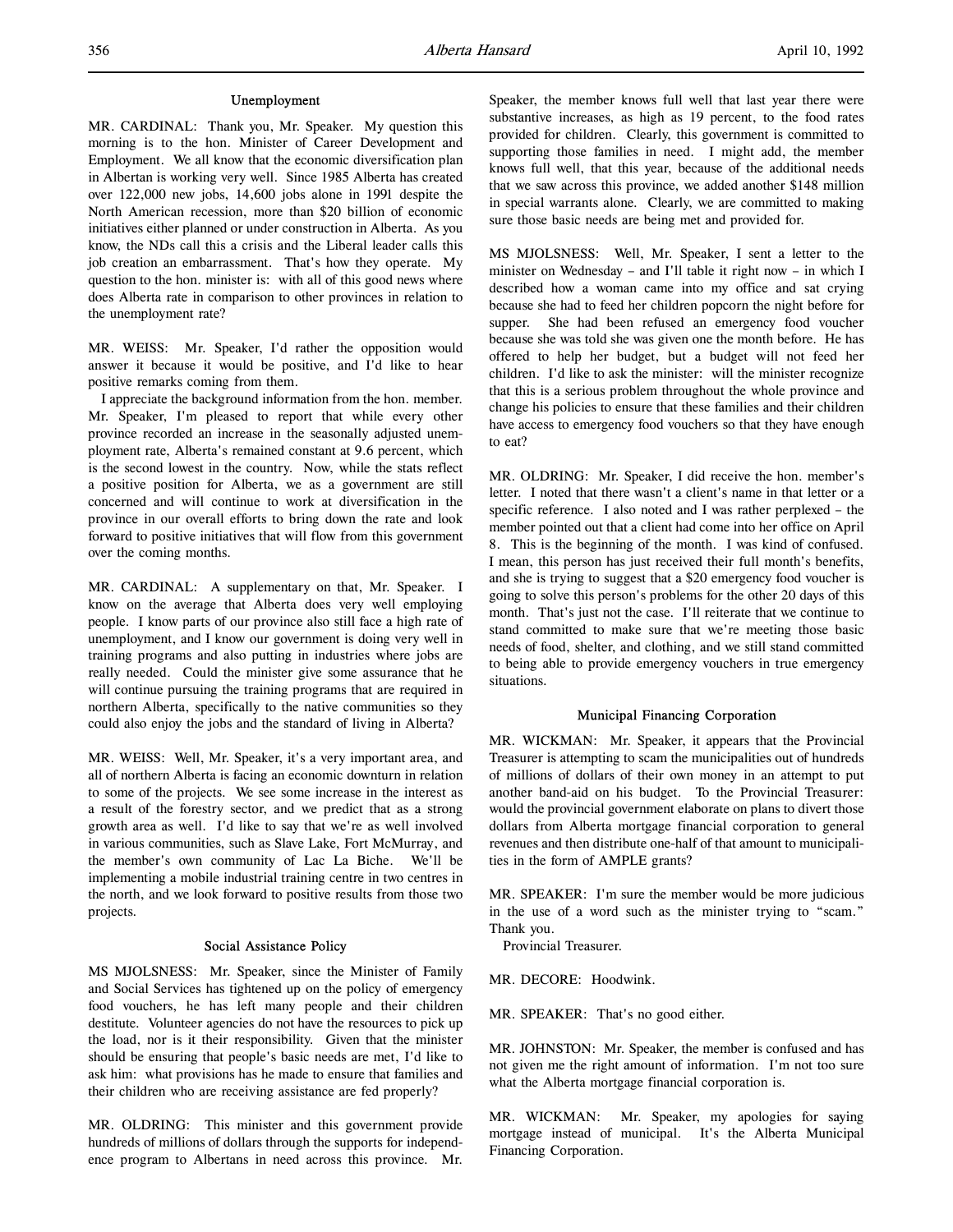MR. JOHNSTON: Aren't you going to ask him to withdraw the other part, Mr. Speaker?

MR. SPEAKER: You get it right the first time. I'm sorry. Now he can answer it as a supplementary. I'm sorry.

Provincial Treasurer. [interjections] The member gave clarification that it was another group, hon. Treasurer, if that helps.

#### 10:30

MR. JOHNSTON: Mr. Speaker, the government never gets into these kinds of inflamed rhetoric. Look at the kind of language we hear from the Liberal Party across the way. I don't think it does this House any good at all. It probably gives the wrong impression to Albertans about the character of the people in the Liberal Party in particular. I'm simply not going to tolerate that kind of language.

MR. SPEAKER: Banff-Cochrane, followed by Edmonton-Centre.

## Recycled Materials Usage

MR. EVANS: Thank you, Mr. Speaker. Dedicated and energetic community volunteers in Banff-Cochrane constituency and elsewhere in the province of Alberta are getting discouraged. They've set up what they hoped were going to be recycling projects that were going to have long-term subsistence. Unfortunately, the markets have dried up, especially for glass and for paper. Although the Department of the Environment has certainly assisted in the establishment of these programs, my question to the minister is: what is the department doing to reverse this trend and to stimulate these markets?

MR. KLEIN: Quite simply, Mr. Speaker, we have instituted a new program called Action on Waste. We're in the process now of assessing the degree to which government help can be given to some of these recycling industries, industries, by the way, that have the potential of becoming good, viable industries in the future as the demand continues to grow for environmentally friendly products.

MR. SPEAKER: The Member for Banff-Cochrane.

MR. EVANS: Thank you, Mr. Speaker. There's a new privatesector initiative called the Alberta Ecotrust, which is a combination of efforts between environmentalists and the private sector, particularly the energy sector, to set up and assist in communities the opportunity for growth of a recycling initiative or any initiative that assists in making our environment healthier. Is the minister aware of this program, and is the province of Alberta prepared to participate?

MR. KLEIN: I'm aware of the Ecotrust program. It's ostensibly private-sector driven. We have volunteered to participate in a small way, but we think it would be best left to the private sector. It's basically in place to accommodate those smaller recycling projects that have fallen through the cracks.

I might say generally, Mr. Speaker, with respect to recycling in the province that basically this is a community-based program whereby committed and dedicated volunteers get together to assess what is right for their individual communities and put in recycling programs. I note in Hansard not so long ago that this is what the

hon. Member for Edmonton-Jasper Place thinks about the volunteers in our province: he says that the program is a Mickey Mouse program and that all it is is the minister running around handing out cheques to Boy Scout groups. I think this is an insult to solid, dedicated, committed volunteers who want to do something good for their community.

## Utility Rate Regulation

REV. ROBERTS: Mr. Speaker, Alberta's thousands of oil and gas producers are not only hurting badly by world market conditions, but they are also as angry as can be about the excessively high rates charged by utilities here at home. Not only are the toll rates charged by Nova pipelines high, as I maintain, but the electrical rates are also much higher than the falling interest rates and the costs of money current today. Yesterday the Minister of Energy tried to say that his year-long review of Nova just might, maybe sometime in the future, give some advice to the minister on a whole range of issues, and he just might, maybe sometime in the future, do something about the millions of dollars the industry is now being overcharged. Will the Minister of Energy stand in his place today and agree with me and thousands of Alberta oil and gas producers and admit that the rates charged by utilities, Nova in particular, do not reflect competitive costs of capital and efficient costs of service in today's market?

MR. ORMAN: Well, Mr. Speaker, I answered this question in question period yesterday as I understand. We have a Public Utilities Board in this province that is quasi judicial, that sets the utility rates based on precedent, based on the North American context, and makes decisions on return on equity. The Canadian Petroleum Association and IPAC will be having a full hearing in July before the Public Utilities Board to express their views on equity rate of return.

REV. ROBERTS: Well, I'm surprised that the Minister of Energy in this province doesn't have his own views one way or the other on this very important issue, Mr. Speaker. I think it's unacceptable that in this energy-rich province we don't give industry a competitive edge with lower pipeline and electrical charges.

Among the better methods of getting utilities to perform more efficiently and lowering the rates charged to consumers is called incentive rate regulation. Given that the National Energy Board is having public consultation on this methodology with everyone in the field except the Alberta government and Nova, will the Minister of Energy contact the secretary of the National Energy Board and become a full participant in this development on behalf of the thousands of Alberta oil and gas producers who are being overcharged and undervalued?

MR. ORMAN: Mr. Speaker, unlike the hon. member, I refuse to obstruct the quasi-judicial nature of the Public Utilities Board. That board has a fine record of setting utility rates in this province. Unlike the hon. member, I will not impose my personal views on this very important regulatory process.

The hon. member should know, and I am about to let him know, that I have spoken to the chairman and two members of the Public Utilities Board about incentive rate-making. I have followed incentive rate-making before other regulatory bodies in North America. I can also let the hon. member know that one of the recommendations from the Clean Air Strategy for Alberta, that very fine review of the whole gamut of energy production, recommended that incentive rate-making be considered by the PUB. As you see, Mr. Speaker, it is not a new thought that is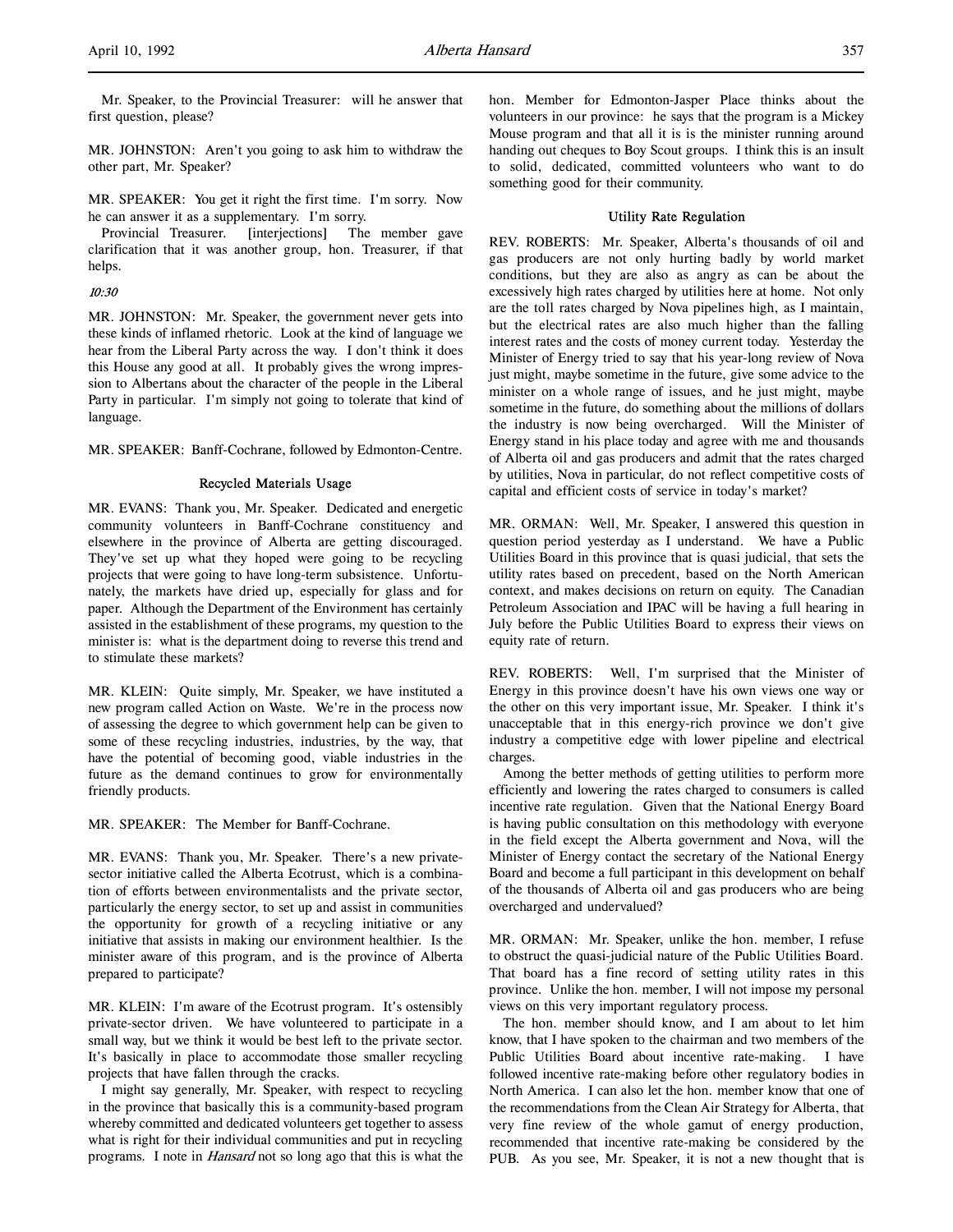MR. SPEAKER: Edmonton-Jasper Place, followed by Edmonton-Meadowlark.

## Trade in Endangered Species

MR. McINNIS: Thank you, Mr. Speaker. I do apologize for the Mickey Mouse comment. Mickey Mouse would never be involved in anything as bad as that minister is. For sure.

Because of the government caucus' refusal to support a ban on trade in endangered species and wildlife parts, you can still buy elephant hide boots here in the city of Edmonton. While it may be technically legal, it means that Canada and Alberta are failing to do their part to stop the illegal trade internationally in endangered species and artifacts. It also is probably a violation of the Convention on International Trade in Endangered Species. I want to ask the Minister of Forestry, Lands and Wildlife if the government will now take action that's available to it under section 96(1) of the Wildlife Act relating to possession, transportation, importation, and trafficking in exotic wildlife and ban the sale of these artifacts in Alberta immediately?

MR. FJORDBOTTEN: Mr. Speaker, I share the hon. member's concern about the trade in any products that come from endangered species. I personally find it repulsive that that does take place.

Alberta is a very strong supporter, with Canada, of the Convention on International Trade in Endangered Species. In my cursory review at this point, under I believe it's appendix 1, it's totally illegal to trade in something like elephant boots. I must say that we are doing all that we can from our side to make sure that we see what steps we can take. In addition to that, I might say that in a province as free as this, with so many products for sale, I find it strange that anyone would want to trade in something that is as precious and as endangered as the elephant.

MR. McINNIS: That's very well, Mr. Speaker, but unfortunately it's still going on today.

I'd like to ask the minister this question: how are we going to convince people around the world that they shouldn't buy illegally poached black bear gallbladders and claws when the bears are left dead in the woods or illegal antlers if we were going to allow the sale of these things in the province of Alberta? Will he take action now under section 96 of the Wildlife Act?

## 10:40

MR. FJORDBOTTEN: Mr. Speaker, as I've said, we certainly have that under review. We have banned the sale or trade in bear parts in this province. It has gone a long way to stop the trade in that; it certainly hasn't stopped it. The calls that we get in our antipoaching campaign, for example, have a lot to do with bears. So we do have some work to do, and I assure the hon. member and the House that we are doing all we can to review the situation and make sure that our precious endangered species not only in Alberta but in the world are protected.

MR. SPEAKER: Edmonton-Meadowlark.

#### Provincial Budget

MR. MITCHELL: Thanks, Mr. Speaker. Last week somewhere in wonderland the Treasurer actually said to Alice: these deficits are okay because we've controlled expenditures. How can this Treasurer claim to have controlled expenditures in 1990-91 when these expenditures were up \$500 million over his original budget?

MR. JOHNSTON: Well, Mr. Speaker, unlike the Member for Edmonton-Meadowlark we don't go into the future backwards. That's exactly what he's doing, backwards through the looking glass, because he has to continue to do that.

What we have done is as follows. The province of Alberta since 1985-86 has had the best expenditure management record of any government in Canada, and we will match that fact with any disclosed public information regarding expenditures. The one thing that this government has done very well and where we have dedicated our efforts is to control the size of our expenditures. We have done just that. We have maintained an average expenditure rate to the end of this current fiscal year of under 2 percent, Mr. Speaker. That is not matched anywhere in Canada. In fact, other governments are running somewhere close to 6 to 7 percent on an annualized basis. That simply means larger deficits and larger taxes. We have controlled expenditures. We will match our record against any government in Canada. We intend to focus our efforts on what we can control: the amount of money that we spend. We're doing just that.

MR. MITCHELL: The Treasurer, still in wonderland, then turned to the Mad Hatter and said: these aren't really deficits; they are simply revenue losses. Mr. Speaker, how can the Treasurer claim that revenue loss is responsible for his \$1.2 billion budget deficit in 1991 when in fact he got unanticipated revenue windfalls that year of \$340 million?

MR. JOHNSTON: The Member for Edmonton-Meadowlark gets all hot and flustered, Mr. Speaker, when he talks about these difficult choices and doesn't understand about the options that governments have to deal with. You can see that they simply are trying to cast the worst pall on what's happening here in Alberta.

Let me make it very clear to Albertans, Mr. Speaker. We have to bypass the nonsense of the Liberal Party, and the people of Alberta understand that their position is full of nonsense. What we have here is the following. We have in fact controlled our expenditures, as I've just said, but we do have to make some revenue forecasts about what we will receive from oil and gas revenues. Over the past five years everyone in Alberta knows that that's been a very difficult period of forecasting oil and gas revenues.

Let me simply recount for you that since '85-86 you had the sharp fall through 1986 of oil prices, where they went from a forecast high of \$30 down to about \$10. Secondly, we had the uncertainty about OPEC production over that period: would they in fact continue to flood the market; would they control the prices? We had the problem with the Gulf war crisis this past year, where prices spiked from \$15 to nearly \$30 and then back again below that. Then this past year, Mr. Speaker, we've had a problem with the gas forecast whereby the North American world market has in fact collapsed despite increases in volumes of Alberta gas into all markets. Albertans understand that.

What you have here is a forecast based on some reasonable position on the revenue side, controlling the expenditures, as I've just commented. Obviously, if you control expenditures and your oil and gas revenues sink, you have to have a resultant deficit.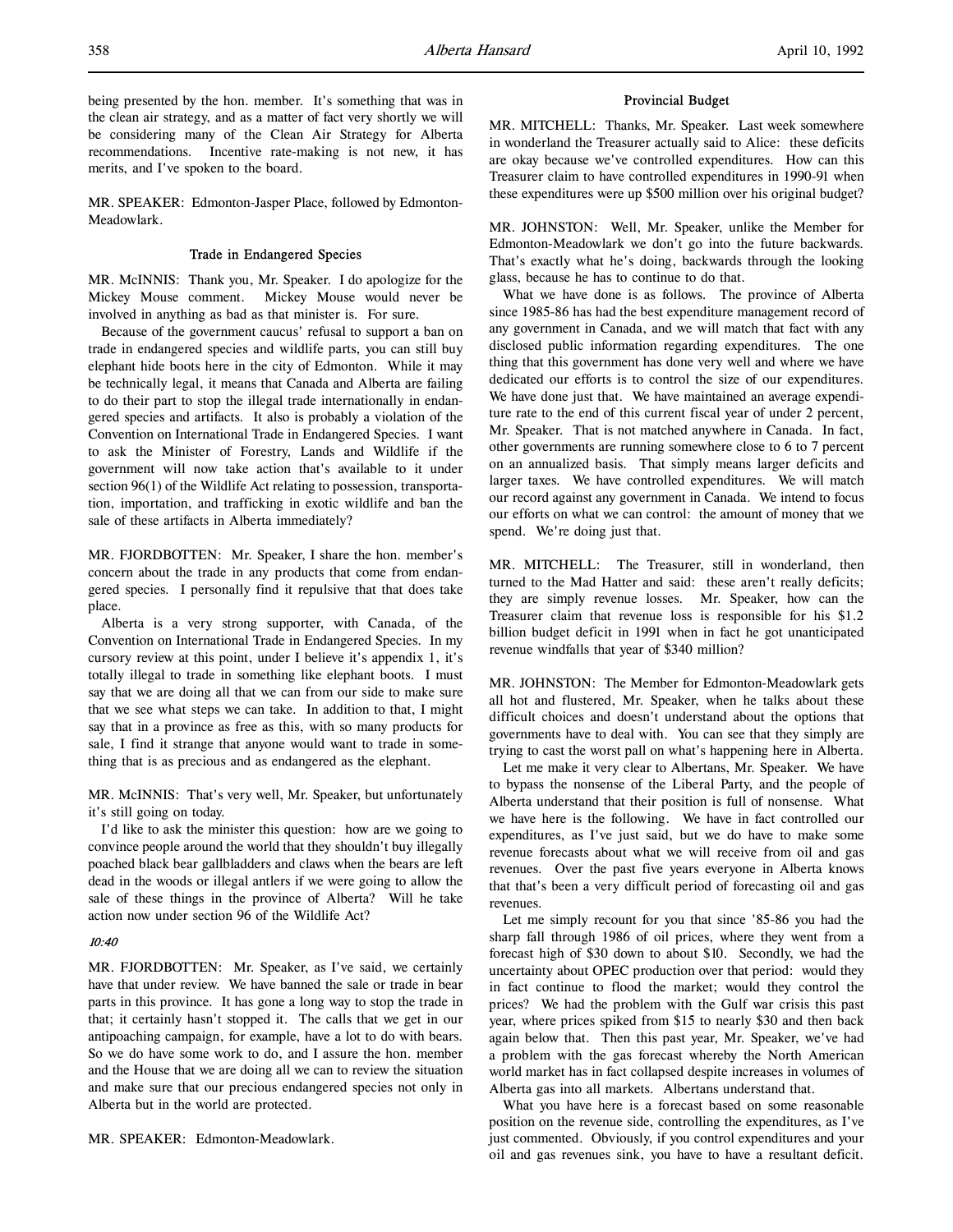We are willing to tolerate that deficit, Mr. Speaker, opposed to the other option which those other socialist parties would carry; that is, increased taxes. We will not increase taxes because of the oil . . .

MR. SPEAKER: Thank you. Lesser Slave Lake.

#### Housing

MS CALAHASEN: Thank you, Mr. Speaker. My question today is to the Minister of Municipal Affairs, who is also responsible for housing. Each and every day we witness the constant increase of new Albertans moving to our province and thus the need for new housing. The Minister of Family and Social Services has also said in this House many times that the arrival of individuals and their families from all parts of Canada has impacted on the magnitude of the services that his department provides. Last week, in fact, a major corporation announced that they will relocate their head office to Calgary, and I am confident that as the burden of taxation on business, which is the hallmark of the NDP government in Ontario, takes hold, even more announcements along these lines will be made. To the minister responsible for housing: are we in Alberta prepared to handle these additional demands on our resources?

MR. FOWLER: The hon. member is exactly right: Alberta is open for business. Mr. Speaker, the March housing starts in Alberta are now public information through Statistics Canada. They are most encouraging indeed and should cause even the most negative person in this Assembly to admit the fact that we are far ahead in our economy of any other province. March housing starts for 1992 were 25 percent over the previous month, but more startling is the fact that the housing starts for March 1992 over 1991 for the same month are in fact up 89 percent.

AN HON. MEMBER: How much?

#### MR. FOWLER: Eighty-nine percent.

Well, Mr. Speaker, the question referred to the ability of this province to handle new people coming in, and I want to assure the hon. member and this Assembly that there is no question in the minister's mind or in this government's mind that our municipalities have the wealth of talent necessary to put in the proper housing that is necessary for anyone that comes to this province.

MS CALAHASEN: I'm very happy to hear that at least we're able to accommodate the people who are moving into our province.

However, will the minister undertake to ensure that the seniors' housing programs will continue to be designed to respond to my people's needs so that seniors will not have to leave their homes to live in strange and unfamiliar surroundings, as is happening in Slave Lake, where we desperately need a lodge?

MR. FOWLER: Mr. Speaker, again I would be pleased to match this province's seniors' programs with any province in this country. If there is another province that it's felt is doing better, I invite whoever feels that way, and we will go together on a trip to see that province to see how we can do better.

Mr. Speaker, in respect to seniors' housing, we are developing garden suites, an innovation that is not being picked up right across Canada. We are into modifications of seniors' homes in the regeneration program and, also, modifications of the personal residences of seniors in order that they may live in their own homes as long as they would like. My department is working and will continue to work with the member's constituency, particularly in Slave Lake, to assist there and fulfill our duty to the seniors in that community.

#### Fuel Contamination Incident

MR. DOYLE: Mr. Speaker, last August the Attorney General released the results or rather the nonresults of his investigation into the Hinton fuel contamination. The report basically told Albertans injured by the substance that the government had waited too long to seriously investigate the matter and that we would probably never know who was responsible for causing their suffering. I would like to ask the Premier: given the Attorney General's refusal to hold a public inquiry into this matter, will the Premier at least release the taped information on the incident that the Attorney General's report stated had been anonymously sent to Occupational Health and Safety so that the victims can judge if it contains any relevant information?

MR. GETTY: Mr. Speaker, I would certainly refer the hon. member's request to the Attorney General and ask him to respond as soon as he can.

MR. SPEAKER: Supplementary.

MR. DOYLE: Thank you, Mr. Speaker. The Attorney General's report also stated that the RCMP file on the matter would remain open. Will the Solicitor General tell the Assembly whether any new information on the matter has come to the attention of the RCMP and, further, commit the necessary funds and personnel to make the investigation a top-level priority?

#### 10:50

DR. WEST: No, Mr. Speaker. No new information has come to me, but certainly in my communications with K Division we'll take the matter up.

MR. SPEAKER: Calgary-North West.

#### Community Tourism Action Program

MR. BRUSEKER: Thank you, Mr. Speaker. Part of the reason why this government is in trouble financially is funding of questionable projects like the riverboat down on the North Saskatchewan and now \$150,000 of CTAP funding for bungee jumping at West Edmonton Mall. My question to the minister responsible for tourism: will the minister put a stop to this provincial funding of \$150,000 for bungee jumping at West Edmonton Mall?

MR. SPARROW: Mr. Speaker, it is a pleasure to address this issue. We all realize that there are some 330 communities in this province that did a community tourism action plan. They averaged about 25 goals each, and over 7,000 goals were set. Over 800 projects have been helped throughout the province through that program of lottery dollars going out to communities. One of the problems we have is that the socialists on the other side tend to think that the free enterprise system doesn't deserve similar help, and the industry is driven in this province by the free enterprise system. I'd like to mention that this project alone, when it hit the international press on CNN, was covered world wide, and I asked my staff to check on the value of the advertising. They said that the city of Edmonton got over \$20 million for advertising because of the bungee jump and the new activity at Fantasyland. So, Mr. Speaker, there seem to be the socialists on the other side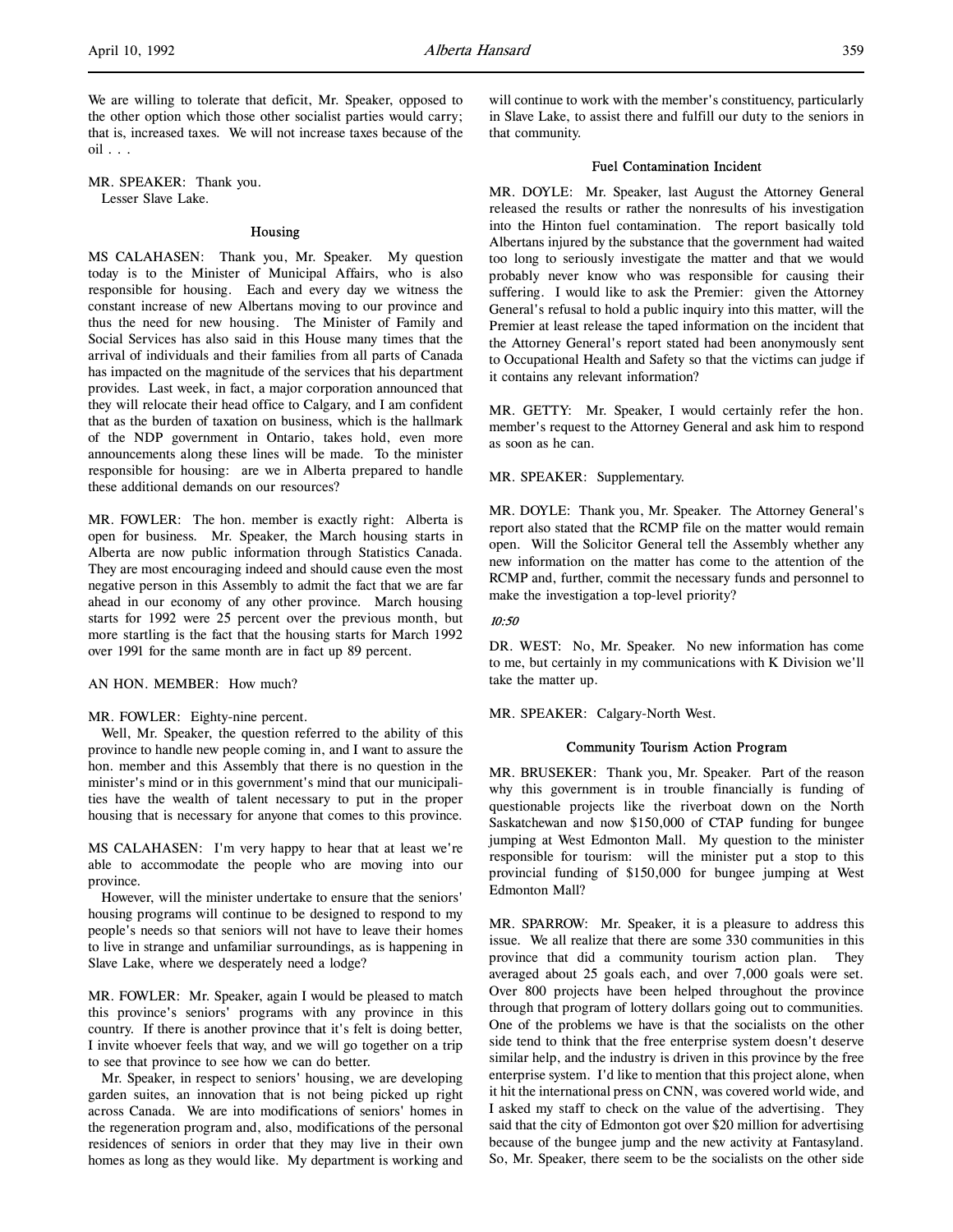that dislike industry and business creating jobs and excitement and bringing visitors to . . . [interjections].

MR. SPEAKER: Order please, hon. member. All right. Let's jump to the supplementary.

MR. BRUSEKER: Straight to the topic at hand then, Mr. Speaker. Perhaps he can't think of any more worthwhile projects than bungee jumping. I can certainly offer him a long list.

If this guy and this government are so sure about free market and if this is such a wonderful project, why can't it stand on its own?

MR. SPARROW: Mr. Speaker, I will send the member a set of books that shows him how the program works. The communities that did community tourism action plans . . . [interjections]

MR. SPEAKER: Order.

MR. SPARROW: Definitely if a proponent goes forward to the community tourism action program committee at the local level, they approve it, the community approves it, and then it goes to the industry, TIAALTA, who are looking for four things: to make sure it's capital in nature, that it's tourism related, that it's financially viable and that they have the balance of the cash to make sure it's economically viable, and that it has been endorsed by the local community. This is not a provincial decision, Mr. Speaker. This decision is made by the city of Edmonton and the community tourism action program and is not made by the government of Alberta. Clearly all the rest are the same way.

MR. SPEAKER: Might we revert to Introduction of Special Guests?

HON. MEMBERS: Agreed.

MR. SPEAKER: Opposed? Carried. The Member for Vegreville.

### head: Introduction of Special Guests (reversion)

MR. FOX: Thank you, Mr. Speaker. I'm pleased to introduce to you and members of the Assembly 52 visitors from the Tofield school. They're studying about government and wanted to visit the Alberta Legislature. They're accompanied by group leaders Miss Shelley Hooper, Mrs. Vivian Andrusky, Mrs. Sandra Norton, Miss Tanya Sawchenko, and Mrs. Wanda Baettger and by their bus driver, Mr. Miles Rose. They're seated in the public gallery, and I'd like them to rise and receive the warm welcome of members of the Assembly.

## Speaker's Ruling Changing a Question to a Motion for a Return

MR. SPEAKER: We have two items of a procedural nature which arose yesterday. The first is to inform the House that in accord with Standing Order 35 Written Question 284, as presented by the Member for Calgary-McKnight, will be transferred to the Order Paper as a motion for a return.

## Point of Order Tabling a Cited Document

MR. SPEAKER: Yesterday an issue arose during the debate on Motion for a Return 239 as to whether the Minister of Energy should be required to table a certain paper to which he had made reference. The minister immediately provided a copy of that document to the Chair. Upon examination the papers consisted of notes made in point form prepared for the minister in anticipation of the issue under debate. These papers then were compared with the text of the minister's words as printed in Hansard.

Upon consideration of the matter, the Chair has determined that the papers used by the minister are not of the kind which are required to be filed, and that's for two reasons. Number one, the papers were clearly notes prepared specifically for use during the debate of the issue within the House. Beauchesne at citation 495(1) and (3) and again *Erskine May* at page 382 both refer to "a despatch or other state paper" as being placed on the Table. In the opinion of the Chair notes of the kind presented to me by the Minister of Energy are not state papers. Both Beauchesne and Erskine May state that the rule does not apply to memoranda.

The second point is that *Beauchesne* citation 495(5) states that in order to be cited, "a document must be quoted or specifically used to influence debate." From the comparison with the Blues it was clear that the hon. minister did not quote from his briefing notes extensively. In order to specifically influence debate, the document would have had to exert some force or authority of its own. These notes were not quoted, nor do they have any force of authority of their own. They simply consist of the points the minister wished to cover in his remarks.

The Chair acknowledges the co-operation of the minister in promptly submitting his notes.

Thank you.

head: **Orders of the Day** 

| head: | Government Bills and Orders |
|-------|-----------------------------|
| head: | Committee of the Whole      |

[Mr. Schumacher in the Chair]

MR. CHAIRMAN: Would the committee come to order, please.

## Bill 9 Nova Terms of Service Regulation Validation Act

MR. CHAIRMAN: When the committee last met on Bill 9, there had been some time spent on consideration of the Bill, and it appeared that we were almost ready to conclude committee study. Are there any further comments or questions or amendments that are to be offered in respect of this Bill?

The hon. Member for Edmonton-Centre.

REV. ROBERTS: Mr. Chairman, I did communicate with the minister. I was concerned about one issue that was left dangling from the last conversation, mostly out of the lips of the Member for Westlock-Sturgeon, along the lines that we wouldn't be in this mess anyway if we had adopted prorationing in this province, a method by which gas production is withheld to, in a sense, boost prices and the rest. I've heard a lot of debate on this. I don't know if it would have brought California to their knees and made Bill 9 unavoidable, but I would like some clarification from the minister.

MR. ORMAN: The theory of prorationing natural gas has been around for a while. There are some positives about prorationing; there are some negatives. I should say to begin with, though, that the hon. member should know that prorationing is a supply problem. What this Bill deals with is the transportation problem.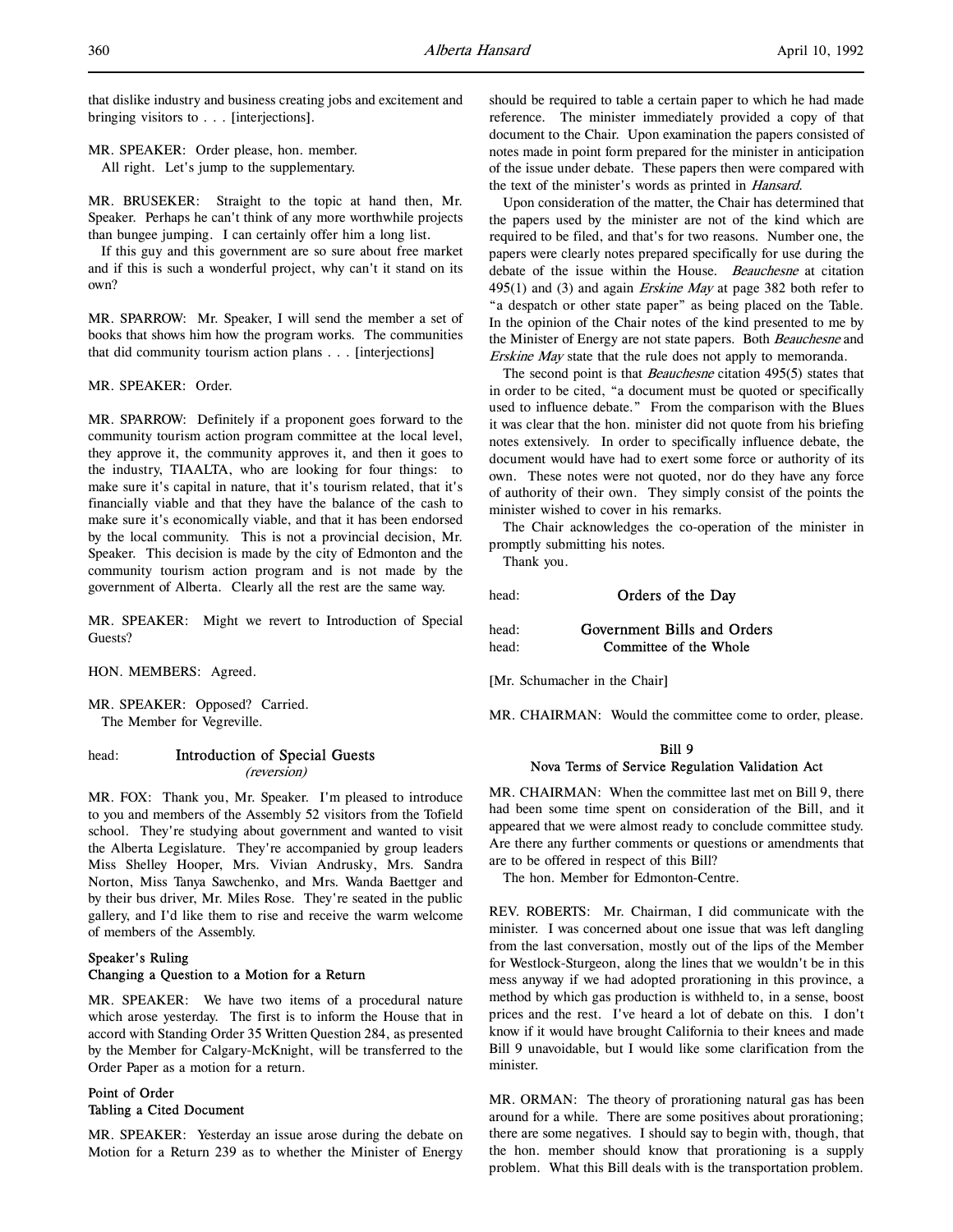## 11:00

MR. CHAIRMAN: The Chair would be prepared to receive that suggestion, because probably it will stand us in good stead when we later consider measures that are going to be before the committee.

MR. ORMAN: Mr. Chairman, let me just then briefly point out that, first, it would be administratively very difficult to prorate gas. I understand why the hon. members bring it up, and that is because they see it as an alternative to this particular piece of legislation. In fact, it is not. The states of Oklahoma, Texas, Louisiana have prorationing legislation in place, and they do it to try and effect a higher price. Alberta has always taken the position that issues with California are not related to price, issues with Ontario are not related to price. Yes, we'd like a higher price, but we are not going to intervene in the marketplace to try and effect a higher price.

Understand too – and this is a point I should have made last time we were in committee – that the issue we are dealing with here is not a deregulatory issue. The hon. member continued to refer to deregulation/reregulation. Gas markets and price have been deregulated. Pipelines will always be regulated. They are natural monopolies. They should be regulated. There should be an uncomplication of the regulation. That's what the FERC is reviewing, and the ERCB is reviewing with Nova, and the National Energy Board is looking at incentive rate making. All of those deal with the regulatory side of pipelines.

The issue that we have at hand is not an attempt to reregulate price or supply, Mr. Chairman. It is simply to have an orderly transition to a new market phenomenon, and that is where sellers deal directly with buyers rather than the bundling of supply. That is where the owner of the pipeline historically has been involved: in aggregating supply, some places looking for supply, transporting it, finding markets for it, and in many cases, reselling it. Those days are coming to an end. There is a more direct relationship between the buyer and the seller, and that's what deregulation of markets has brought.

So on the issue of prorationing, it just does not seem to me – well, I know that it won't solve this problem. It could bring higher prices, Mr. Chairman. If we prorated gas markets, we could effect higher prices. That is what is happening in Texas, Oklahoma, and Louisiana. I believe that they are trying to create an environment where by reducing supply, removing inventory from the market, you then classically have a higher demand and the prices do increase. We do not want to do that. That flies in the face of deregulated markets.

Secondly, this is an interjurisdictional action in the United States; that is, they sell gas to another state in their own country. We are selling gas one country to another country, and to prorate gas I believe would fly in the face of the principle of the free trade agreement.

So we can do some tilting at windmills, Mr. Chairman, and look at prorationing. For two reasons it's not germane to this Bill. As I've outlined, one is that this is an issue that deals with moving gas from one country to another with the free trade agreement in place. Secondly, it is a direct attempt to increase price and would not solve the issue that we're talking about in this particular Bill 9.

MR. TAYLOR: Mr. Chairman, I told the minister that I wouldn't be speaking any further on this. I was going to bring it up under natural gas marketing, but seeing that you've allowed the cause of prorationing and gas marketing in general to be talked about, I might as well do it here, and then I will have less to say at Bill 12, if that's okay. Can I be released from my word, or do you want to wait until 12?

MR. ORMAN: Mr. Chairman, if he has a terrible urge, I guess we should let him go ahead.

MR. CHAIRMAN: Hon. member.

MR. TAYLOR: Thank you. I wouldn't dare ask with the Speaker in the House, Mr. Chairman, because he would feel I was usurping his role. There's no better way of starting a young man on his way to the premiership campaign than asking his permission to do something.

What I wanted to touch on was that prorationing, as the minister mentioned, could raise the price. Well, that's almost the whole answer in itself. I mean, after all, about 25 percent of the money that comes back – or a little less than that, maybe, now – of what our gas is sold for, is to our taxpayers, to us.

One of the reasons that prorationing has been pushed in Texas and down there is an organization called TIPRO, which is Texas Independent Producers and Royalty Owners. In other words, the royalty owners down in the U.S., which are not the government, they're private individuals, want to see a form of prorationing come in because it will raise the price. I'm glad to see the minister agree to that. Up here we have maybe triple the reason to look at anything that will raise the price. Because down there when the Louisiana commission or the Texas Railroad Commission or the Oklahoma railroad commission or the New Mexico one tried to control the production of gas – and by the way, somebody asked me as I was going out the other day what the heck prorationing was. If I can just take a second, very simply rationing is when you have a shortage of production and you want to make sure it's spread amongst all the consumers. Prorationing is just the opposite: when you have a surplus of production and you want to make sure that all the producers get a little bit. In other words, you ration the production out under prorationing; under rationing you ration out the consumption. I just say that because I was surprised that in an oil province somebody would ask that, especially an MLA.

## REV. ROBERTS: It wasn't me.

MR. TAYLOR: Okay. [interjection] I've got it thoroughly confused, have I?

Well, back again. Prorationing is when there is a surplus and you share the market amongst the producers. Rationing is when there's a shortage and you share the product amongst the consumers. Therefore, it can be used as an argument that prorationing, of course, does raise the price, because what happens is that you don't have a small producer breaking the market. Then I mentioned one of the reasons why it should be looked at more closely here than in the U.S.: that we are the royalty owners. There isn't a royalty owner worth his salt in the United States that doesn't want prorationing. However, the producers quite often argue against it. Up here we are the royalty owners, the government. Consequently, anything that would raise the price should be looked at very closely.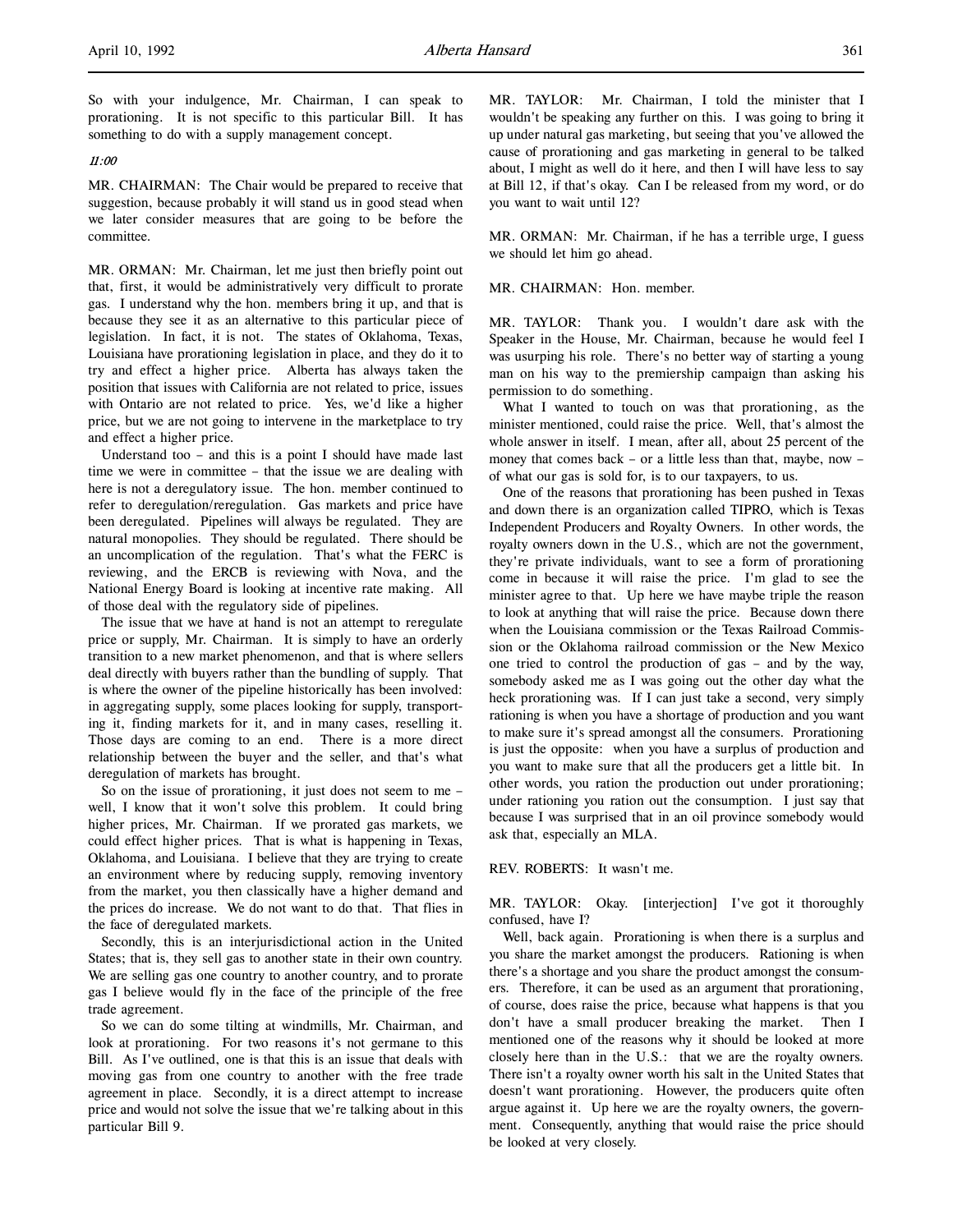Secondly, the minister mentions the free trade pact and the possibility of problems if we get into prorationing of gas. I'm not that concerned. I'm sure the minister is well aware that eastern Canada is swapping on gas swaps and buying some gas out of the U.S. now. As I recall, there's some coming the other way in the east. So the North American policy of free trade works both ways. In other words, I don't think you will get arguments from the government that it's breaking free trade. I think this breaks down into an argument of consumers versus producers, and the minister is certainly right when he says that the buyers will use every club at their hand, as we've seen already with the California Public Utilities Commission, to try to argue that it is a restraint of trade. Those same arguments, Mr. Chairman, were gone through in the 1920s and the early '30s in the United States when prorationing was put in down there to try to keep the gas markets and the oil markets both. In most cases down there the oil was maintained.

So the question of opposition on the fact that it's a restraint of trade is certainly going to be there. There's no question about it. What I'd like to suggest to the minister: I'd feel a lot happier if I saw the minister meeting with the other gas producing states and provinces in Canada and the U.S. to try to work out a common policy. In Canada, of course, Saskatchewan, Alberta, and B.C. are the only significant gas exporters, and I'd feel happier if this Minister of Energy convened a meeting at least with the three ministers up here to talk about the whole field of gas export. I think it could be expanded to include the three or four U.S. states that also export, because we have an organization here that's supplying gas energy to North America that's actually smaller than the OPEC countries. It's only about half the size. We're all on the same continent, and it seems to me we could do quite a little on planning an orderly market that would go a long ways to getting us a fair price. Most of all, if you get a fair price, that's something that not only the Treasurer could spend, but it's good for our children and our grandchildren, as far as the money.

## 11:10

What we're doing is trading capital. I know I'm sounding very much like one of our past Premiers, Premier Lougheed. We're trading capital for another form of capital. We're trading capital in the ground for capital we'll call dollars. Some people might question whether that's a good idea, but we're pretty well committed along that stage anyhow. So I would like to see the minister really make more of an effort to talk with his brethren in the U.S. and in Canada to think about trying to bring a little more order to the market.

The last point I want to make – and if I had trouble with prorationing, I'm really going to have trouble with this – is the whole question of the law of capture, traditional in Canada and the U.S. because it evolved out of the 1915s and 1920s that when oil or gas came up the bore well that you had drilled, it belonged to you. We had to put the law of capture in those days. Otherwise, neighbours all around would be suing you, saying that their oil or gas comes running over to your well bore and up so they wanted their money. So the law of capture has become sort of a basic developed through the 1920s and '30s. As a lawyer, Mr. Chairman, you're probably familiar with it.

That does set in motion a rather intriguing set of events, if you stop and think about it for a minute. If you have gas marketers all out there, not working together, independently sharing a market – you have a well, he has a well, and I have a well – if I can sell my gas cheaper and get a contract because I'm undercutting you too, then I can produce my gas. It's the law of capture. I'm in effect stealing your gas. So what we have around Alberta here is

a number of cases where people are selling gas cheap, but maybe it isn't really their gas. Gas floats in a reservoir; it moves across. This is the other advantage of prorationing or some sort of scheme of unitizing. Whenever you set up prorationing, what happens is that you unitize the gas field so that everybody gets a proportion of the gas sales whether it comes out of their well bore or not. We could decide the volumes right there.

Under the present system, and in the present system of the law of capture, you have inequities coming in here that encourage cheap prices. The three of us again: he's getting a dollar and a half for his cubic foot of gas – he's got a nice long-term contract – you're getting a dollar and a quarter; I'm sitting here up to my armpit in bankers, as I usually am, you see. The banker says to me, "Well, Nick, somebody's offered you a contract for 80 cents." I say "Well, good deal." So I open up my old valve. All of a sudden I'm selling gas at 80 cents, but I'm stealing a little from him, and I'm stealing a little from the other him. What are they going to do? They've got to sell more gas to keep even with me, because I've got my little straw in there sucking the reservoir faster than they are. So when they go to their thing and say "Look; I know I'm selling you gas at a dollar and a quarter, but old Nick is stealing some of my gas there, because he's selling it at 80 cents." They'll say, "Well, we won't give you a dollar and a quarter; we'll give you 75 cents." The guy says: "Oh, no; drop dead. Okay; all right, 78 cents."

This is what's going on here, Mr. Chairman. What we have is a system that's set in there that's built to give us cheap gas. When you realize on top of that the royalty owners are we Albertans, we're on a downward plunge. All I'm trying to do is tell, with this old white hair – and I've produced in 20 countries of the world – that we're, for lack of a better word, crazy. We're really getting taken to the cleaners here. We're really being taken, and this is why I'd like to see a little common sense. I'm talking not as a Liberal or as an NDP or anything else. I'm just saying that the way we're going now, we're giving away a resource that we can't even find at the cost we're selling for.

The second is if you take it on a Btu basis or use gigajoules, those of you that are metric – it doesn't matter – oil selling at \$18 is equivalent to about \$2 an mcf for gas or \$2 a gigajoule. So what I'm getting at is that our gas has been artificially depressed. Something caused it. It's not a free market for natural gas. Something caused it. Why did it go under? I submit that the reason is too many willing sellers all thinking they're stealing from the next fellow, all hoping to pay the bank off tomorrow. We have to get some control. If it was just a free market, it was just the freehold owners, and it was just the oilmen, we could sit back there and say: "Well, bash your brains out. Who cares? We'll let the law of supply and demand take place." But we as taxpayers are the major losers in this whole process. That's what I wanted to get across. It's a philosophical thing, and I'm glad you've given me the time, Mr. Chairman. If you hadn't on this one, I would have sneaked it somewhere else.

Thank you.

MR. ORMAN: Mr. Chairman, I don't know whether I can forgive the Member for Edmonton-Centre for bringing this issue up. He's obviously pushed a hot button here, and I'm going to hold the Member for Westlock-Sturgeon to his promise not to speak on Bill 12.

Mr. Chairman, the hon. Member for Westlock-Sturgeon characteristically is suggesting that governments collude on price and supply. I'm frankly not in support of that in the strictest sense, but I should let the hon. member know that the Deputy Premier and myself have met on a number of occasions with what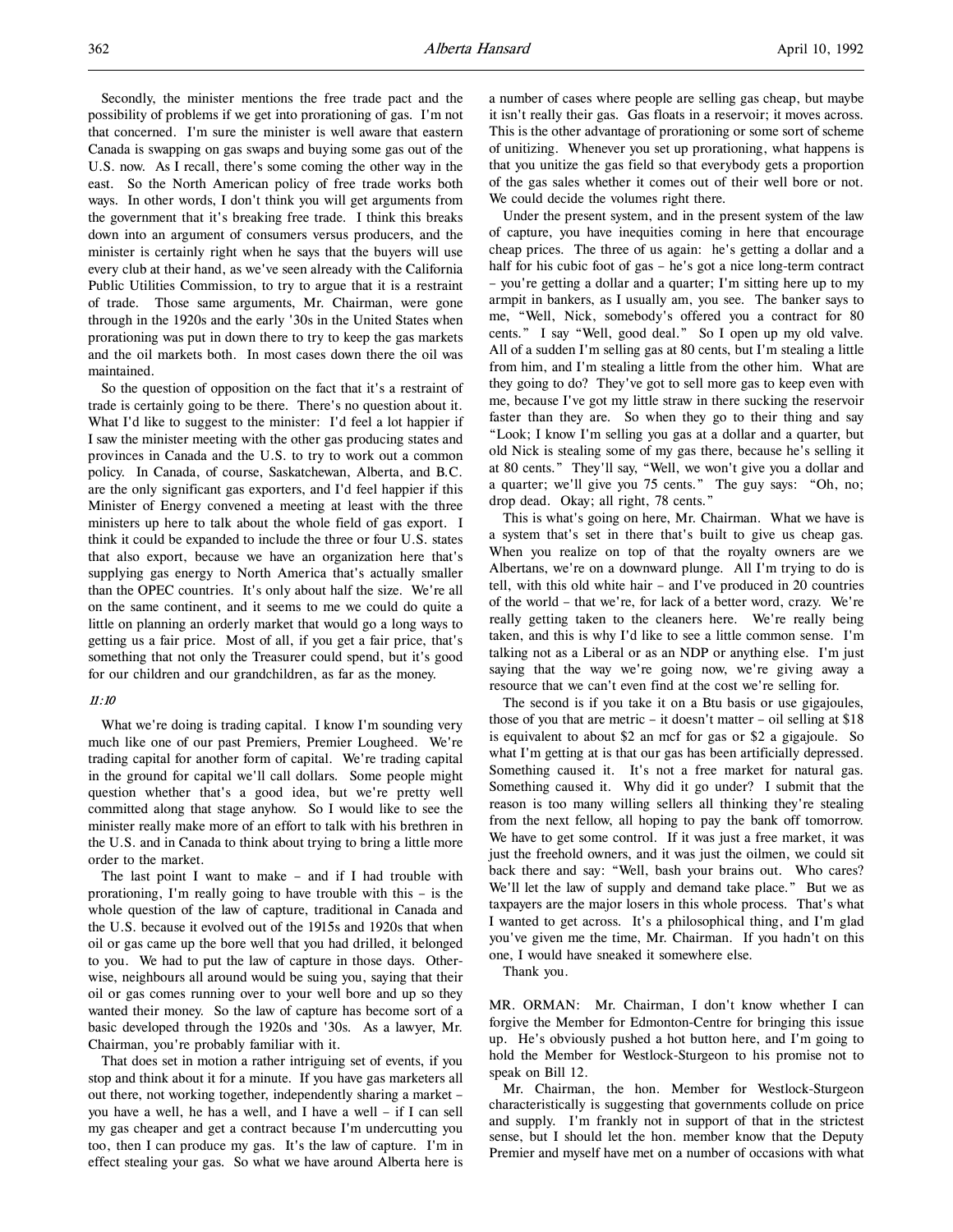was formerly called the Southwest Energy Council, now referred to as the Energy Council, which is the southwest U.S. producing states. They met in Lake Louise. We spoke at that meeting with them and got unanimous support for the direction that we're going, and we gave them support for the direction they're going. We are going in different directions, but the objective is the same, and that's fair treatment by the consuming interests on this continent.

The hon. member should know that the province of Alberta is the first jurisdiction outside of the continental United States that has been invited to be a member of the Southwest Energy Council. We are now an honorary member in good standing of that organization and deal with, on a regular basis, issues referred to by the hon. Member for Westlock-Sturgeon.

MR. CHAIRMAN: If there are no further questions, comments or amendments, is the . . . [interjection] The hon. Member for Edmonton-Centre.

REV. ROBERTS: Yes, Mr. Chairman. One other matter that is well within the scope of the Bill and could well be clarified at the committee here is a development that occurred yesterday. I can't find the exact reference to it, but it was ruling 636 from the Federal Energy Regulatory Commission in the U.S., which, as the minister earlier said, I think goes some distance to this issue of unbundling supply, which has implications for this issue and, as I understand the ruling, that moves in our favour and that again helps me in my sense of wanting to get this settled in the regulatory field, at the negotiating table and not by the heavy hand of Bill 9. I'm sure it's a modest step in our direction. I'd like to know if, in the minister's view, it is as encouraging to him as it is to me and others and what implications it has for further passage of Bill 9.

MR. ORMAN: Mr. Chairman, I've endeavoured to explain this in the past. FERC order 636 deals with issues relative to transition costs. I've indicated to the hon. member what the objective in this legislation is: to facilitate an environment where transition costs can be negotiated by a buyer and seller. What we're trying to do is align ourselves to support and operate in the environment that is set by the FERC and order 636 and other matters that deal with unbundling of supply and issues dealing with transition costs.

MR. CHAIRMAN: Well, if there are no further questions, comments, or amendments, is the committee agreed as to title and preamble?

[Title and preamble agreed to]

[The sections of Bill 9 agreed to]

[Motion carried]

MR. ORMAN: I move that the Bill be reported, Mr. Chairman.

[Motion carried]

## 11:20 Bill 12 Natural Gas Marketing Amendment Act, 1992

MR. ORMAN: Mr. Chairman, my comments in second reading were probably more elaborate than they need to be in second reading. Therefore, I have no further comments dealing with this piece of legislation in committee unless there are questions by hon. members.

REV. ROBERTS: Mr. Chairman, I agree with the minister that with respect to so many amendments to this Natural Gas Marketing Act we can and will concur. There is, however, one issue that can be raised under the provisions of the new amendment 6.1.

The Commission may enter into an agreement under which it undertakes to provide services not otherwise provided for in section 3 on behalf of the buyer or seller under a gas contract.

I know the issue is around netback sales and how decisions are made within the pool and so on, but I wanted to know if this would allow and enable and in some ways empower the natural gas marketers to do what I think really needs to be done much more aggressively, creatively, or whatever, which is to create a further demand for natural gas. It seems to me that we have to realize that this fuel is one of the most environmentally friendly, almost the purest source of fuel that there is next to hydrogen in terms of its by-products and so on. It's a real winner. It's something that I know everyone is concerned about as being one of the great resources now and into the future, and here we see ourselves with an oversupply, the price has fallen, and so on. I think one of the things that we would need and we should be doing more and more at every opportunity and every turn is to find further uses for it and further demand for it as well. I'd like to know that by virtue of these amendments the Petroleum Marketing Commission may provide some other services such as increased marketing ability. I'm glad, for instance, that the minister has recently announced the use of natural gas in cogeneration. I think that's a smart move and long overdue. We can use natural gas for electrical generation, and we don't necessarily have to use coal. Sorry, West Yellowhead. It is an issue that, you know, both sides can be happy with. We've got abundant sources of both. Again, I'm sorry; I haven't done all my homework on this, but I would like to think that in the ERCB decision as of yesterday to go ahead with Genesee 2, which I'm sure is going to stick in the craw of many members from Calgary and the rest, that in fact maybe Genesee 2 should be using both coal and natural gas in a cogenerational capacity. I think this kind of transition is an important one and good for the environment, good for our natural gas producers, and is a wise use of a very excellent source of fuel.

#### [Mr. Moore in the Chair]

How about in automobiles, for instance? Again, I'm not sure if it's California or some other jurisdictions which are encouraging if not mandating the use of natural gas. I know it takes some special tanks and that propane is somewhat competitive and there are dangers around it exploding and the rest, but there are ways to get tanks that are safe and sound. You can take your car and plug it in overnight and be filled up with natural gas and go 200 kilometres or more. Or in farm equipment, in farm trucks, and in rural areas: natural gas can be used there.

The hydration of foods is another area in which natural gas can be used. I know people would like fresh fruits, but there are many places in the world where when food is hydrated, it can be exported. We can do that with natural gas. I know that in the clean air strategy points are alluded to this as well.

I would like to think that whether under these amendments or the Petroleum Marketing Commission, the gas marketers themselves go to great lengths to increase the use of and provision for and the demand for natural gas. It might even come back to us in terms of a policy issue around the financial incentives for use for natural gas, perhaps some changes, adjustments in the tax structure, whether there's some tax rebate for people who use natural gas over other fuels or whether there is some taxation imposed on those who use less efficient and more polluting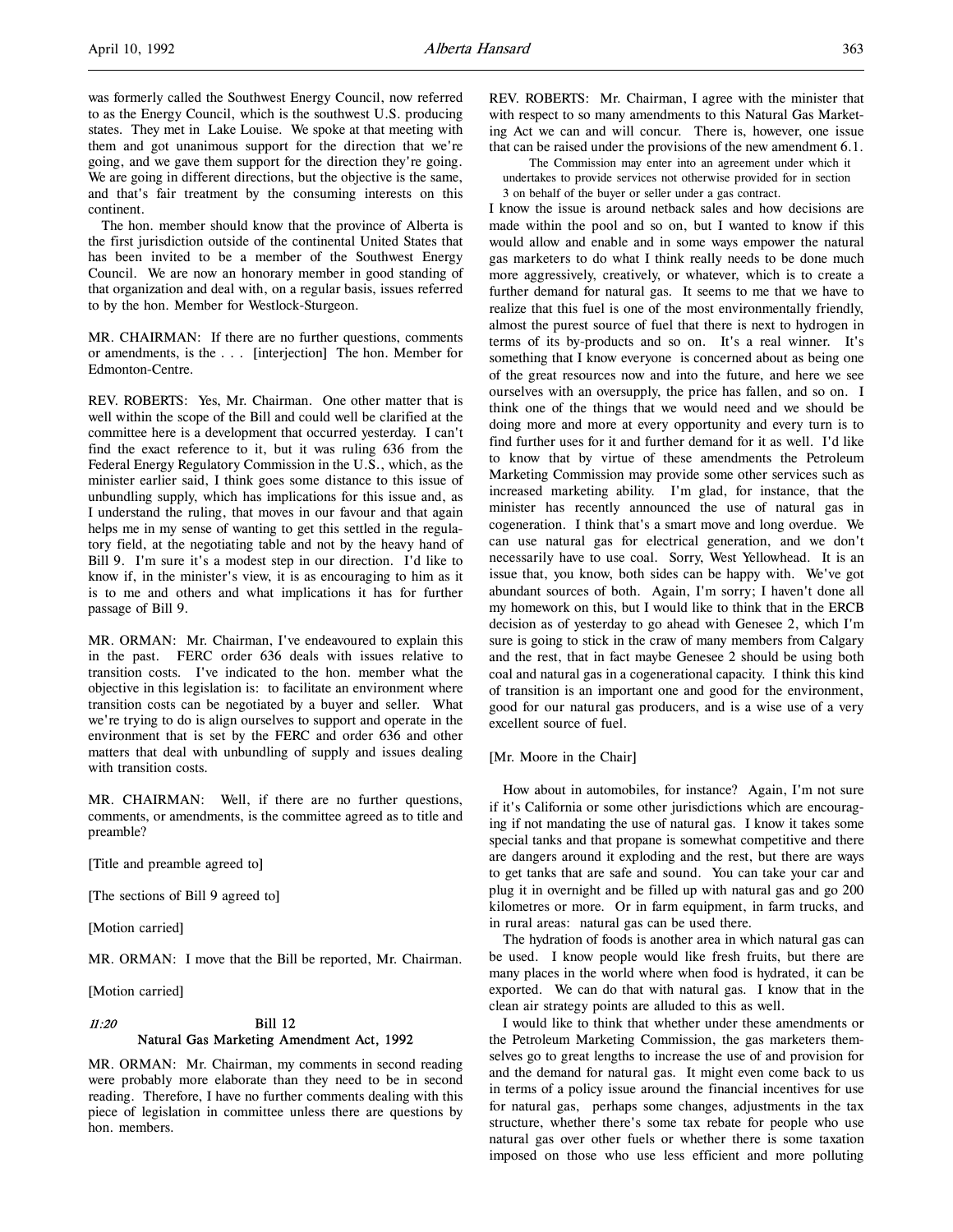sources of fuel. I think we have to get very serious both environmentally and in terms of this energy source and not be afraid to use the fiscal or financial mechanisms to provide the incentives necessary for its use.

I just did want to get some of those comments on the record under this Bill. As I say, though, the rest – there are some questions but nothing that merits further discussion from me at this point.

MR. ACTING DEPUTY CHAIRMAN: The Member for Westlock-Sturgeon.

MR. TAYLOR: Thank you, Mr. Chairman. I have a couple of questions, really, to ask, not points to make. One is that the minister mentioned the other day that there is a minimum royalty for Alberta natural gas. I'm having some trouble trying to pin that down. There was the old nickel an mcf, but I'm sure that isn't what it is. There may be even two bits an mcf. I just wonder if the minister would tell me where in the regulations or just how that is administered, because he said there was a minimum royalty that had to be paid to the Alberta government no matter how cheaply you sold your natural gas. I had trouble finding that. I'd just like you to enlighten me on that.

The second is with respect to netback gas. How would you police or could you police netback gas being slid into other people's contracts? In other words, if I've got a contract for \$1.25, a longtime one, and you want to sell some netback gas at 85 cents, why couldn't I pay you the 85 cents, leave some of my wells shut back a bit, and sell your gas at a dollar and a quarter under my contract, leaving some of my gas in the ground? Also, I think there are some gas shippers – I can't think of the name of one of them, but you know the one that Scotty Cameron, I think, was involved in. [interjection] Yeah, they're Pan-Alberta. I don't think they're shipping up to their full amount. Could they make it up?

These are questions that I honestly just see as possibilities that the netback scheme may be circumvented by bigger companies taking the – because that's a heck of a saving. If you've got a dollar and a quarter contract, it's worth while leaving your gas in the ground and buying it from the other guy and doing the markup.

MR. ORMAN: Mr. Chairman, first with regard to the Member for Edmonton-Centre's comments, I want the hon. member to understand that the Natural Gas Marketing Act is not an Act to promote the sales of gas or oil in markets. That's left up to the producers, and it's part of the setting of policy by the department to look and analyze markets. We do know, though, that the Petroleum Marketing Commission, through their auspices and as part of this legislation, will gather information on markets, and that will facilitate greater understanding by sellers as to which markets are the best. So it does enhance and facilitate market penetration, but it is not on the point. That's left up to organizations such as the Canadian Gas Association or the utilities to deal with market penetration. So it's not a promotional function, but it is a marketing function as I've indicated.

## 11:30

I'm sure the Member for West Yellowhead won't be distributing the hon. member's comments about coal in his constituency. Let me be clear and support the hon. Member for West Yellowhead's view and concern that coal is not being displaced in terms of its magnitude of contribution to electrical power generation. I do not see in the future a time where natural gas or any other fuel will

replace the base load that we get in electrical generation from coal. It's just too competitive by way of price. What we are contemplating and what the discussion on the fuel use policy will contemplate is incremental load that natural gas may be able to fuel, and as the hon. Member for West Yellowhead knows, all of our coal-fired power generation facilities in this province have the capability of adding on a natural gas combustion unit to enhance the use of coal and the mix of coal and natural gas to generate electricity. The bottom line, Mr. Chairman, is that in terms of price there isn't another fuel that can compete with natural gas, and we have clean-burning fossil fuels in this province, and coal is one of them.

Mr. Chairman, I just want to reiterate that we have some initiatives on the policy side in our department that are promoting the use of natural gas. We have a market development incentive program that is a joint federal/provincial program that is looking at enhancing the use of natural gas powered vehicles. I instituted a pilot project in the city of Medicine Hat, where municipal vehicles are using natural gas instead of or in concert with gasoline, to look at the possibility. I should also let the hon. member know that the Minister of Energy and the Minister of the Environment in this government have dual-fueled automobiles. My car is dual-fueled with natural gas and gasoline, as is the Minister of the Environment's. So on the policy side we are in fact doing what we can to look at alternative fuels and I guess in a way promote the use of this important fuel in transportation.

Mr. Chairman, the hon. Member for Westlock-Sturgeon wanted me to clarify an issue that is not relevant to this particular piece of legislation. I hope it doesn't spark the tirade that we received from him before when you gave the latitude to divert from this legislation to other legislation, but just let me be brief, and I'm willing to give him information that he needs. The Mines and Minerals Act in the royalty regulations deals with the average market price. In that regulation the royalty cannot be less than 80 percent of the average market price. It is calculated by all of the information we get in terms of what the average sales price for gas is from the province. If you sell less than 80 percent of the average market price, your royalty is static. So the less you sell your gas for, the greater your royalty share will become at that price. That is basically the proposition by the government: that we will not sell our royalty share at any price. The producer can, but it comes to the point of diminishing returns. If he sells it for less than 80 percent of AMP, he then pays the higher proportion of royalty. That has been in place for a number of years. I'm surprised the hon. member is not aware of it, and I'd be pleased to send him a copy of the regulations in this connection.

I think that basically covers the comments the hon. members have raised, Mr. Chairman.

## MR. TAYLOR: I asked about netback gas.

MR. ORMAN: Oh, yes. Mr. Chairman, I'm sorry. There was a second question that was raised by the hon. member. The hon. member asked about netback gas getting around the supply pool. That is more relevant to the previous piece of legislation, Bill 9. Basically, you need a transportation contract with the pipeline to move your gas, and on our removal permits we have all of the producers file material changes to their end market. If there is some movement around of gas supply for the reasons that the hon. member is concerned about, that information must be filed with the government so we can track natural gas and its movements.

Also, through the department and its monitoring or policing of royalty payments we do a fairly good job. You know, there are thousands of wells out there producing, Mr. Chairman, and we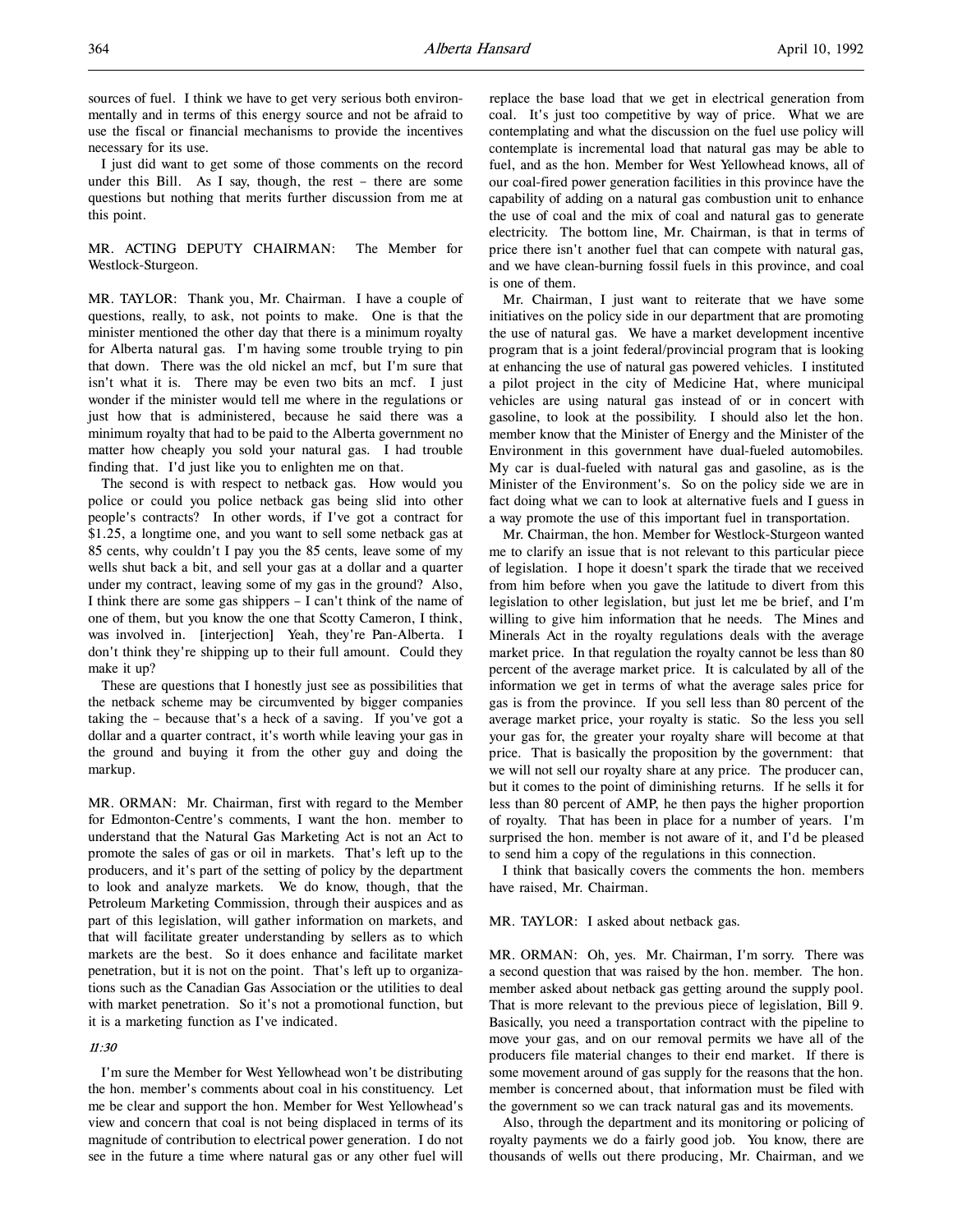can't monitor them all. I think, and I believe the Auditor General would agree, that for the most part we do a fairly good job in that connection.

REV. ROBERTS: Mr. Chairman, just briefly. I'm so tantalized now that the minister has said that both he and the Minister of the Environment have dual-fuel automobiles. I mean, this is good news. Why isn't it available to the rest of us? I know that the Energy critic and the Environment critic for the Official Opposition would like to have dual-fuel automobiles as well, and if we have to pay for it out of our own pocket, we'd like to know where we can go and buy such an energy-efficient and environmentally sound ability.

I'm pleased that the Medicine Hat experiment is going on. Just at what point can we have, for instance, all provincial automobiles with such ability and be able to spread this beyond just an experimental stage in Medicine Hat to being more current throughout the province?

I think that'll do.

MR. MUSGROVE: Mr. Chairman, I want to make a few comments about the use of natural gas by privately owned vehicles as well as government owned vehicles. I did a private member's Bill some years ago on the promotion of the use of natural gas in privately owned vehicles. I still am a strong supporter of that.

During the research we've run across some problems. One of them is the range that a vehicle can travel on straight natural gas as compared to dual-fueled vehicles. There are several advantages to it, one of them being that it is more environmentally friendly. The second one is safety. If you have a vehicle fueled on natural gas and something happens in an accident, the gas is disposed of in the air within a few seconds. The safety part of that is certainly a lot better than any other fuel.

Some of our major gas producing companies now are using natural gas in their own vehicles and of course refueling them out of their compressor sites, which to them is certainly a great advantage. The big problem with the use of natural gas is refueling places, and that's limited in Alberta. There is a way that you can fuel up a vehicle with a less volatile compressor, less compressor pressure, but it takes eight hours to fuel up a vehicle with that, which is a problem. I believe the cost of a fueling site right now is about \$300,000, which is discouraging to a lot of companies to set up refueling stations. If through technology we could find a way to refuel at less cost to the fueling station owner, that would be one step in the right direction.

I understand that in the city of Calgary all the mail trucks are fueled on natural gas, and they're not dual-fueled vehicles. Of course, they don't have a wide range of travel, so they're able to go back and refuel fairly frequently without causing them any stress on running out of fuel.

I certainly support being able to use natural gas not only in government owned vehicles but in private vehicles. I think it would do an awful lot for our environment, and the safety part of it certainly would be a lot better.

Thank you, Mr. Chairman.

#### 11:40

MR. ACTING DEPUTY CHAIRMAN: Hon. minister? [interjection] Order.

Hon. Member for Westlock-Sturgeon, you now have the floor.

MR. TAYLOR: The royal jelly does different things to different people, Mr. Chairman.

AN HON. MEMBER: Something you'd never know.

MR. TAYLOR: Yes, that's right. I always thought it was a drone, but it turned out to be a queen bee.

#### [Mr. Schumacher in the Chair]

What I wanted to ask the minister – he mentioned that I didn't know about the minimum royalty. That's what I thought you were going to answer, but I thought you might have something else. Well, that minimum royalty becomes a floating figure, and if enough cheap gas is sold, the royalty goes down. In other words, I guess you could say it's a minimum royalty, but it's a minimum royalty based on 80 percent of the average sale figures. The average sale figures now are, of course, about 30 percent of what they were four years ago, so the minimum royalty has gone down to 30 percent of what it was four years ago. I don't think that's good enough. I think we've got to be a little more stable, but that's an argument for another time.

The second thing is that I'm not sure you answered me on the netback of gas, but maybe you did; I couldn't catch everything. You said you can police the end use of the contract. I wasn't thinking about that netback gas – cheap gas, in other words; distressed. I like the word "distressed" gas better than anything else. I wasn't thinking of it going down the pipeline all the way to California. I was just thinking of it coming over to you or I who are a producer with a dollar and a quarter contract and we literally buy the gas cheaply from him and use it and keep our own in the ground. There may be a royalty mechanism you have of catching that, but I'm not so sure you do. Wouldn't it be legitimate if I bought distressed gas from one of my neighbours at 85 cents and put it through the pipeline? I would just pay the minimum royalty rate on it anyhow, yet I would have the markup between that distressed gas and my own gas.

What I guess I'm saying is: haven't we given some of the major, well-financed gas buyers or gas producers in Alberta a bit of a club over the independents who will now, instead of being able to – and I agree with you; I think we should stop distressed gas going down the pipeline. But have we stopped it? All we've done is maybe put them over to dealing with Esso and Shell, the big exporters with their long-term contracts, rather than directly through to California.

MR. ORMAN: Mr. Chairman, I guess in some ways I regret that we allowed for the latitude in the debate on Bill 9. I don't think we should allow for that latitude in Bill 12. The hon. member's concern relates to the Mines and Minerals Act regulations. It has nothing to do with Bill 12. I'm more than willing to sit and meet and discuss these issues with the Member for Westlock-Sturgeon, but I don't see any sense in getting into this discussion on Bill 12. This relates to a total other piece of legislation.

MR. CHAIRMAN: If there are no further comments, questions, or amendments, agreed as to title and preamble?

[Title and preamble agreed to]

[The sections of Bill 12 agreed to]

MR. ORMAN: Mr. Chairman, I move that the Bill be reported.

[Motion carried]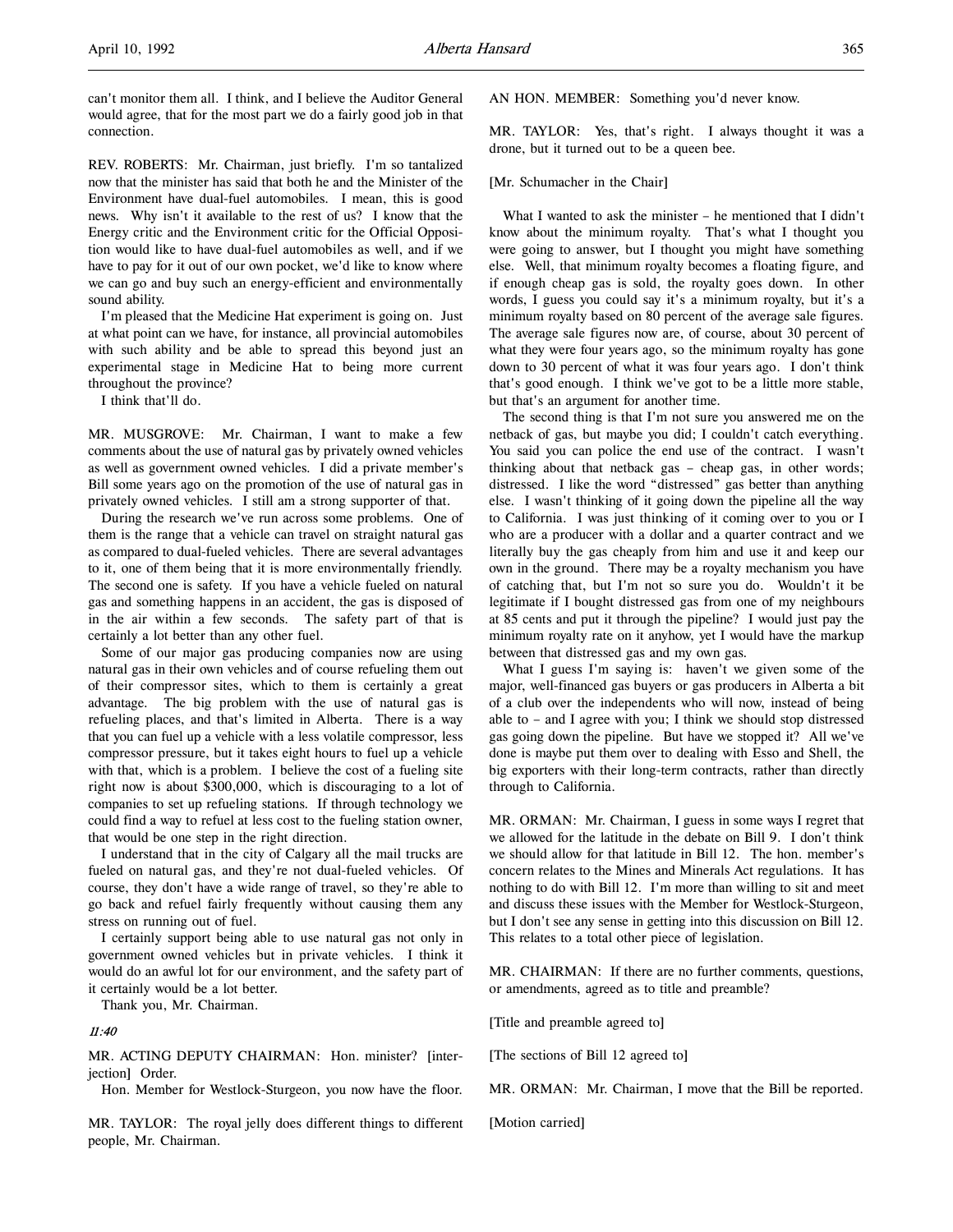## Bill 10 Energy Resources Conservation Amendment Act, 1992

MR. PAYNE: Mr. Chairman, I've had a chance to review the Hansard of our discussion in the Assembly at second reading. I believe I reasonably directly and reasonably accurately responded to the questions that were raised by the members, and so I think I'll just cease and desist and see if there are any further comments or questions that need to be addressed at committee.

#### MR. CHAIRMAN: Thank you.

Any questions or comments or amendments?

[Title and preamble agreed to]

[The sections of Bill 10 agreed to]

MR. PAYNE: Mr. Chairman, I move that Bill 10 be reported.

[Motion carried]

## Bill 11 Petroleum Marketing Amendment Act, 1992

MR. PAYNE: Mr. Chairman, I guess the remarks I made a moment ago with respect to Bill 10 are equally applicable here. I'll await further questions or comments from the members on Bill 11.

REV. ROBERTS: Mr. Chairman, we had some discussion about the issue of the Petroleum Marketing Commission dealing on the futures market. It seems to me that there's some confusion here. I've heard from some sources that in fact that is already occurring. Others are suggesting that no, the wider latitude given to the commission under section 13 is going to enable that to happen. I have a nephew working on the market in Toronto. He and I talk about this to see what the prices are like there in the futures market, but some comment with respect to clarifying those issues would be helpful at this stage.

MR. PAYNE: Following our discussion of that specific question last week, Mr. Chairman, I did have a brief conversation outside the House with one of the Member for Edmonton-Centre's colleagues who thought that he had heard that there had been some minimal level of futures activity. I did check with my departmental contact and was assured that's not the case. This is a provision for future possibilities, not to justify or to put into statute a previous or a current activity.

REV. ROBERTS: I take it from that that it is a future intention to get into the futures market. Thank you.

MR. CHAIRMAN: If there are no further questions, comments, or amendments, as to title and preamble, are you agreed?

[Title and preamble agreed to]

[The sections of Bill 11 agreed to]

MR. PAYNE: Mr. Chairman, I move that Bill 11 be reported.

[Motion carried]

## Bill 13 Agriculture Statutes Amendment Act, 1992

MR. CHAIRMAN: The hon. Member for Dunvegan.

MR. CLEGG: Thank you, Mr. Chairman. I'm going to be like the Member for Calgary-Fish Creek. I know there were several comments on the Bill on second reading, and certainly if there are any other comments or questions, I'm prepared to answer them. There was discussion. The minister who was present on the day answered those questions, but if there are any more comments, I will be glad to answer any questions.

[Title and preamble agreed to]

[The sections of Bill 13 agreed to]

MR. CHAIRMAN: The hon. Member for Dunvegan.

MR. CLEGG: Thank you, Mr. Chairman. On behalf of the Minister of Agriculture, I would wish that Bill 13 be reported.

[Motion carried]

## $11:50$  Bill 2 Historical Resources Amendment Act, 1992

MR. TANNAS: Mr. Chairman, this Bill is a straightforward amendment that facilitates the merger of two related boards. I'm open to answer questions or comments from hon. members.

MR. CHAIRMAN: The hon. Member for Edmonton-Gold Bar.

MRS. HEWES: Thank you, Mr. Chairman. Just a couple of comments to follow on those made by my colleague from Edmonton-Whitemud. This is a Bill that I agree with. I see it as being a consolidation of two boards into one, which will simplify things and incidentally save money. I think that's a logical step to take.

At the same time, I would want to compliment those Albertans who have served on the Historic Sites Board for their diligence and their work over many years. I'm sure that the mover of the Bill agrees with that.

Mr. Chairman, I just have one question. In section 6, do I understand that section 10 is now removed? That is, "that the minister . . . may refuse to grant an approval," the absolute unfettered discretion of the minister, has now been removed? If that is the case, then I'm satisfied with that. If the minister's sole discretion is not removed, then I would like to ask the Member for Highwood. If it is an object of historic importance that is sited on Crown land, I can see no difficulty; if it's an object that is sited on private land, then I do see a problem giving the minister that kind of unfettered discretion without some concurrent notion that it would be incumbent on the Crown to make an arrangement to purchase or lease the land in order that the object be preserved. Perhaps the member would care to comment on that. Other than that, I don't have any remarks.

MR. CHAIRMAN: The hon. Member for Highwood.

MR. TANNAS: Thank you, Mr. Chairman. In attempting to answer the question, section 10 in the Act refers to:

A copy of any original public record or other document in the custody of the Provincial Archives of Alberta, certified by the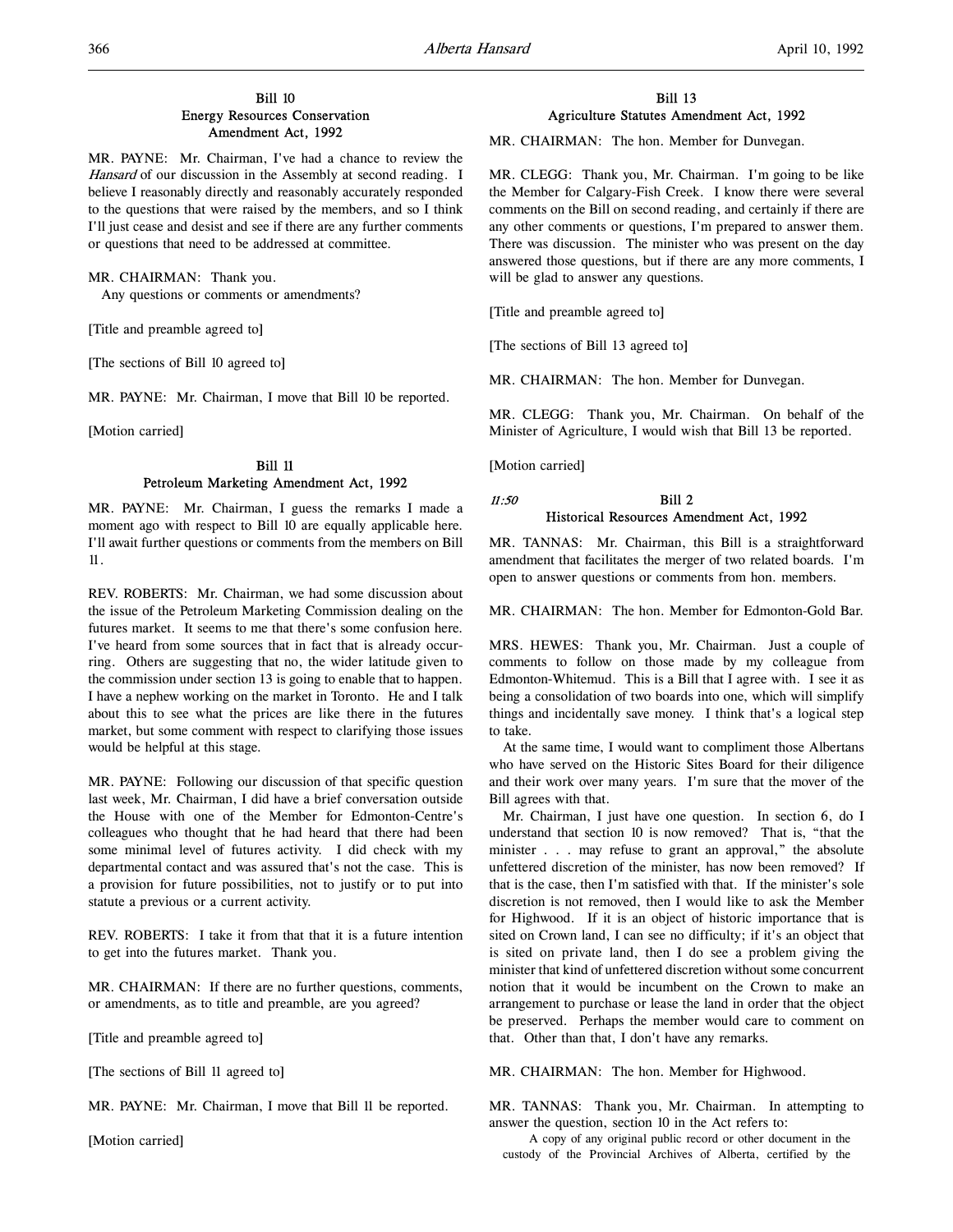Provincial Archivist to be a true copy, shall be admitted in evidence as prima facie proof of the authenticity and correctness of the document and of the contents of the original without proof of the signature of the Provincial Archivist or of his appointment.

So this is just moving the numbers: striking out 10 and substituting 11 to 14.

MR. CHAIRMAN: The hon. Member for Edmonton-Gold Bar.

MRS. HEWES: Thank you, Mr. Chairman. What I'm speaking to is a section on page 3 of the Bill, in the lower part of the page, section 10 there.

The Minister, in his absolute discretion, may refuse to grant an approval under subsection (9) or may make the approval subject to any conditions he considers appropriate.

My question is: is that totally removed by this new Bill?

MR. TANNAS: I'm busily trying to thumb back and forth in the Act itself. Section 6 in this Bill 2 says that "section 18(a) is amended by striking out  $(10)$  to  $(14)'$  and substituting  $(11)$  to  $(14)$ .'" Section 18(a) then refers to "sections 16(2), (4), (5), [and] (10)."

MRS. HEWES: That is deleted?

MR. TANNAS: Yes.

MRS. HEWES: Thank you.

MR. CHAIRMAN: Are there any further questions, comments, or amendments?

[Title and preamble agreed to]

[The sections of Bill 2 agreed to]

MR. TANNAS: Mr. Chairman, I would move that Bill 2 be now reported.

[Motion carried]

[Mr. Moore in the Chair]

## Bill 16 Public Trustee Amendment Act, 1992

MR. SCHUMACHER: I think we had a fairly brief debate at second reading which really covered the four main areas, but I'm available to any questions or comments.

MR. ACTING DEPUTY CHAIRMAN: The hon. Member for Edmonton-Strathcona.

MR. CHIVERS: Thank you, Mr. Chairman. Just a few more comments. As I indicated when I spoke to this Bill previously, our caucus generally supports the thrust of the Bill. I wanted to make clear the reservations that I have, generally speaking, about leaving things to regulations and to explain for the House why it is that I think in this case it's appropriate to do so. Section 3 of the Bill, of course, amends section 15(8) by deleting the limitation on the application of the section, the monetary limitation, and by permitting the amounts to be established by regulation.

Generally speaking, I believe that the substance of legislation should be set out in the statute. In this case, however, I think that the rationalization that is provided and the rationalization that I assumed would be advanced is one that holds very true in this case. It makes more sense to permit flexibility in terms of establishing the amounts in the regulations than it does by having it prescribed in the statute.

 On that basis and so that there's no misunderstanding – because generally speaking I will be addressing the issue that this Assembly tends to devote a lot of substantive law-making to regulations; I don't agree with that approach. In this case, however, I consider this to be an exception that is justified on the basis of the flexibility that this will generate in terms of the Public Trustee's ability to deal with the estates of minors and intestates. So I think these amendments are reasonable and valid amendments. However, prior to the Bill proceeding further in the Assembly, I would ask whether or not it would be possible for the hon. Member for Drumheller to present to the Assembly draft regulations so that we might all be aware of what the proposed limitations are that are going to be operative in the immediate future. I think that would assist us all in having a better of understanding of exactly the sorts of guidelines that the government intends to apply at the present time. I would ask that he file the draft regulations or at least an indication of what the monetary limitations would be under the draft regulations, if he's in a position to do so prior to this Bill proceeding further in the Assembly.

With respect to the provisions of the Bill dealing with the establishment of interest rates – I'm referring here to section 5 with the Bill, which amends section 26 of the Act. Section 26 of the Act presently provides that interest rates are established by cabinet order in council, and the rationalization advanced for the amendment is that the amendment permits the Public Trustee to establish the interest rate by regulation. Now, I'm not convinced that that amendment accomplishes its purpose. I'm not sure that it's any more flexible, because the Public Trustee of course has to go through a time-consuming process in terms of his regulationmaking power. I'm not sure that the intention advanced by the hon. Member for Drumheller has been accomplished in this instance, and I doubt that this process is any less cumbersome than the existing method. Obviously there is a problem here. I ask the hon. member if it would be possible for him to review this problem and see if perhaps there is not another legislative solution other than what I consider to be an equally cumbersome process and an imposition on the office of the Public Trustee.

With those comments, I await his responses.

## 12:00

MR. ACTING DEPUTY CHAIRMAN: Edmonton-Gold Bar.

MRS. HEWES: Thank you, Mr. Chairman. Again I want to reinforce the comments on this Bill made earlier by our caucus. It's one that we do support. I just have a couple of questions for the mover of the Bill.

My concern is the opening up of the setting of the amounts to be done by the office through regulations as opposed to this ever coming back to the Legislature. Now, I understand we're attempting to simplify the process, and I agree with that. But I wonder, Mr. Chairman, if the mover has given some consideration to the necessity of the Legislature having the opportunity to review the ceilings on this election. Having them set continuously by regulation is an efficient way of doing it and on the surface seems to be more appropriate. However, it seems to me this could leave quite a lot to the discretion of the Public Trustee.

Incidentally, Mr. Chairman, I should say I do value the work of the Public Trustee and believe this office has served Albertans very well and continues to do so. But I have a concern about giving to the Public Trustee through regulations the opportunity to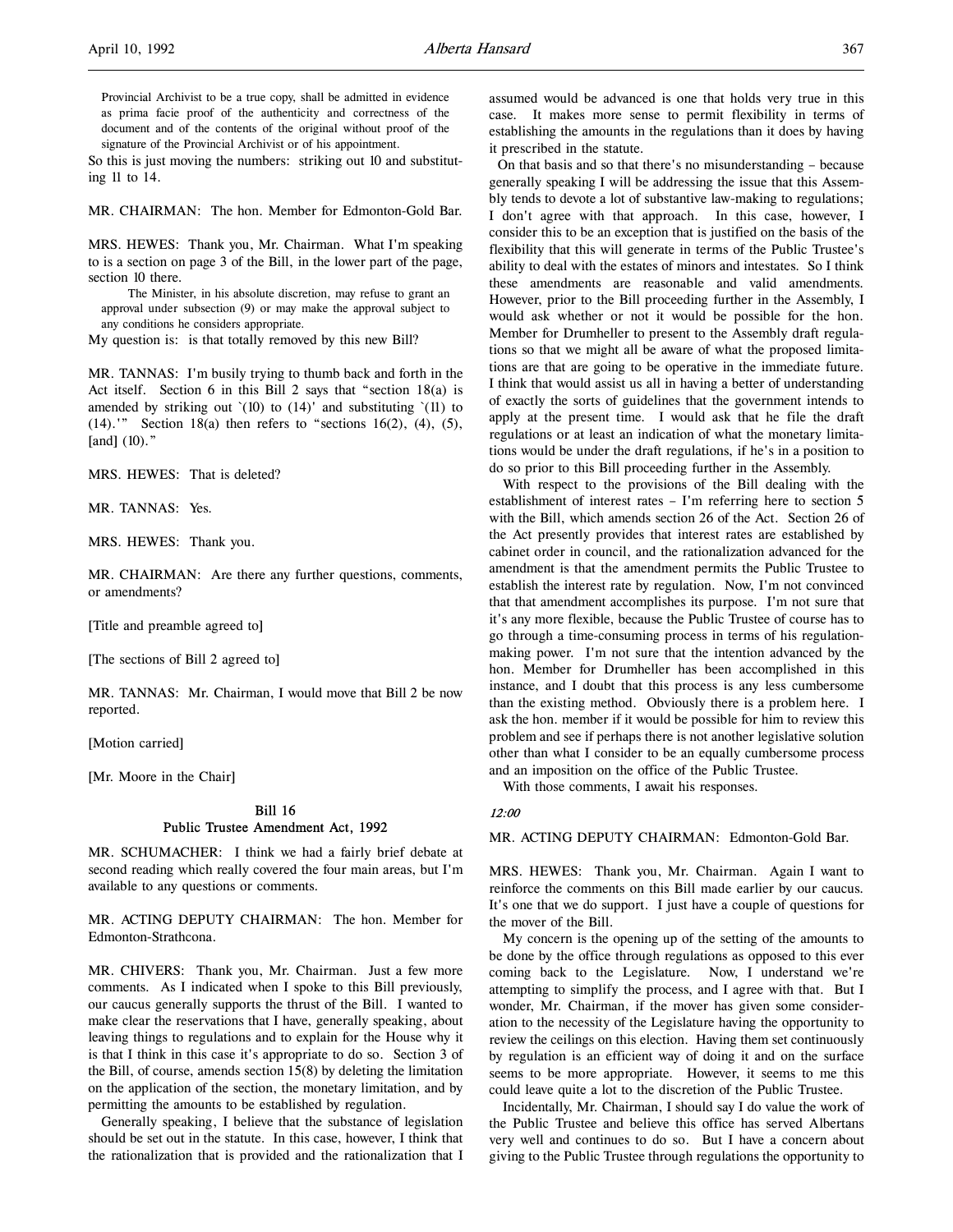set these ceilings without any provision of a review from time to time by the Legislature. Perhaps the mover would be kind enough to comment on that.

MR. ACTING DEPUTY CHAIRMAN: The hon. Member for Drumheller.

MR. SCHUMACHER: Thank you, Mr. Chairman. Ladies first. The ceilings for election referred to by the hon. Member for Edmonton-Gold Bar really are not going to be set by the Public Trustee. That's subject to setting by the Lieutenant Governor In Council with cabinet. Of course, the main problem here, I suppose, is somewhat a protection to members of the Law Society of Alberta, because if these ceilings got too high, they probably would tend to be taking business away from members of the legal profession. I guess the only question is whether they're kept too low.

I think there's balance here, because in very small estates members of the legal profession are not too interested in doing the work by letters of administration or grant of probate because that's a rather cumbersome way. They're probably just as happy to have the Public Trustee handle those. If they're geared up to have a number of those small estates, they could probably do it more efficiently. So there is a balancing thing there. As a practitioner with most of my practice involved in probate, I'm just as happy to have an outlet for this election process in small estates. Of course, there are members of the Law Society well represented in cabinet who will be reviewing these discussions about increasing the size of the election, so I think the general interests of the public should be served this way.

I think what the hon. member was referring to by the Public Trustee was the last one that had to do with the rate of interest paid on trust money held by the Public Trustee, and of course the hon. Member for Edmonton-Strathcona is concerned about that. I can't really make any undertakings except to say that I will do my best to try to respond to the hon. member's concerns about this before the next stage of this legislation.

MR. GOGO: Question.

MR. ACTING DEPUTY CHAIRMAN: The question has been called.

[The sections of Bill 16 agreed to]

[Title and preamble agreed to]

MR. ACTING DEPUTY CHAIRMAN: The hon. Member for Drumheller.

MR. SCHUMACHER: Thank you, Mr. Chairman. It's my pleasure to move that Bill 16 be reported.

[Motion carried]

MR. GOGO: Mr. Chairman, I move that the committee rise and report progress.

[Motion carried]

[Mr. Speaker in the Chair]

MR. SCHUMACHER: Mr. Speaker, the Committee of the Whole has had under consideration certain Bills. The committee reports the following Bills: 9, 12, 10, 11, 13, 2, and 16.

MR. SPEAKER: Does the Assembly agree with the report?

HON. MEMBERS: Agreed.

MR. SPEAKER: Opposed? Carried. Thank you.

head: Government Bills and Orders head: Second Reading

## Bill 15

## Universities Foundations Amendment Act, 1992

MR. GOGO: Mr. Speaker, I'm pleased to move second reading of Bill 15, the Universities Foundations Amendment Act, 1992.

Mr. Speaker, hon. members will recall that just about now a year ago the Universities Foundations Act was introduced. The whole purpose of that was to enable our universities in Alberta, which consist of four, to establish tax-exempt foundations under the name Universities Foundations Act with the blessing of Revenue Canada, whereby donors in the province could contribute to these institutions. Unlike the charitable donations Act, where one can write off 20 percent of one's income in a given year, by becoming an agent of the Crown, those institutions could receive the funds and the donor could receive a 100 percent income tax deduction in the year in which they were received.

At that time, Mr. Speaker, hon. members suggested that the college system, indeed the whole postsecondary system in terms of institutions, should qualify. I indicated at that time that we wanted an opportunity to see how the foundations Act would work, particularly with regard to people who donated for purposes of research. We've had that opportunity, Mr. Speaker. We've gone a year. I'm pleased to report that the University of Alberta has received \$2.1 million in terms of . . .

MR. SPEAKER: Forgive me, hon. member. I hate to call to order the Deputy Speaker, but perhaps you could go outside and the Clerk could visit with you there, please. [interjections] I know it's Friday.

## 12:10

MR. GOGO: As I was saying, Mr. Speaker, the University of Alberta has been singularly successful in attracting donations to the tune of \$2.1 million. The University of Lethbridge has received almost \$200,000 under the Act. Athabasca U is currently working on prospects, and to my knowledge the University of Calgary has not been able to attract any funds.

A criticism levied by other postsecondary institutions was that they were going to lose out on this whole business of fund-raising. I think it's particularly important for hon. members to recognize the difference between what is now in place in terms of foundations that our postsecondary institutions have individually, because they all have them, and the foundations Act which is in place for universities and is proposed today for the other postsecondary institutions. When an institution becomes an agency of the Crown with the blessing of Revenue Canada, contributions are able to be written off at the 100 percent level. But two other things happen that are very important. One is that the donor cannot dictate to that foundation how the funds are to be used, so the day of a donor contributing to a postsecondary system with the understanding that they'll have their name on the building if they utilize this legislation has disappeared, Mr. Speaker. The donor cannot dictate to the Crown – in this case, the institution becomes an agency of the Crown – how those funds are to be used. However, as members see in the legislation, the foundations will consider the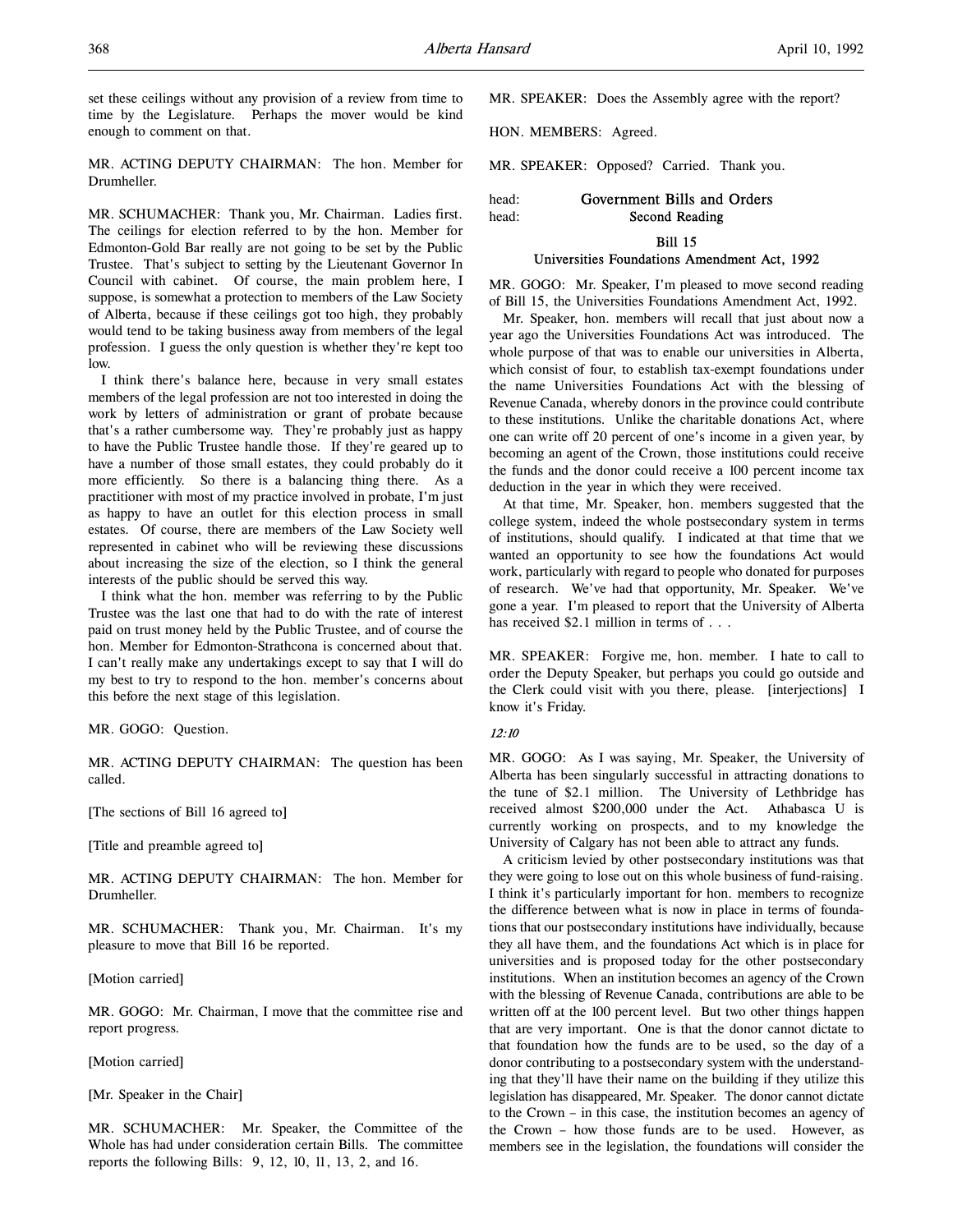wishes of the donor in any consideration with regard to the expenditure of those funds. I think that is very important.

The other very important aspect, Mr. Speaker, is that starting in 1980 in Alberta we had the endowment fund. It then became the endowment and incentive fund, and to date there's over \$415 million; matching dollars by this government go towards the postsecondary system under that endowment and incentive fund. The intent, as some hon. members will recall, was to kick-start a system whereby donors in the province who wanted to donate to the postsecondary system in terms of those institutions could have the funds matched. That program has been very successful. Under this legislation, if an institution utilizes this legislation, no longer will the matching program apply. For those who are familiar with the endowment and incentive fund, that does not mean the special case situation of the endowment fund disappears. That is still in place.

What happens, Mr. Speaker, with regard to the makeup of the Bill before us, where we have four universities under the Universities Foundations Act, each having their own foundation: it's important to note that government nominates three of the five members on that foundation. The institution is allowed to nominate two. So in effect the Crown, and the institution under this legislation is an agency of the Crown, determines the board members in terms of the majority – i.e., three to two out of a total of five – but order in council must appoint them all. One can say that the Crown in effect appoints all members of the foundation. It's worked extremely well for the universities.

Under the proposal before us today are two principles, Mr. Speaker. One is that the Universities Foundations Act, which was Bill 31, will now become the Advanced Education Foundations Act; in other words, the Act will have a new name. That's one of the amendments, as hon. members see, in Bill 15.

The second point, Mr. Speaker, is that we have 13 public colleges in Alberta, and this applies only to public institutions, not private institutions. The 13 boards of governors of our college system have come together and agreed there should be one foundation to deal with the college system, unlike the universities, each of which has its own foundation. Now, the chairmen of the boards of governors were unanimous in their recommendations to be one foundation. That's obviously a question that's going to come up.

With regard to Banff Centre, Mr. Speaker, there is only one Banff Centre in the world, and that's the Banff Centre for Continuing Education, which, as hon. members know, is very unique not only in its setting but is one of a kind. A foundation will be established for the Banff Centre under the Bill.

Thirdly, we have two technical institutes, the Southern Alberta Institute of Technology and the Northern Alberta Institute of Technology. A foundation will be formed for the technical institutes. The Bill before us really delineates a foundation for the public college system, one for the Banff Centre, and one for the technical institutes.

In terms of the nominees who will go on these, Mr. Speaker, because they're agencies of the Crown, obviously order in council will appoint them. The college groups have come together. They'll nominate two members they wish to be appointed. The government will nominate three, including the chairman. The two technical institutes, NAIT and SAIT, will come together and nominate two, and of course the Banff Centre will nominate two of the five.

Members should be well aware that as we look to the future not only in terms of the ability of Canada to compete in a global economy but in terms of the future of our citizens, we recognize that training and education have to be the cornerstone on which we will not only be competitive but indeed the area in which our young people – I say "young" with tongue in cheek because many of them are in second and third occupations in terms of career planning. Their future lies in the assurance that they will be adequately educated and trained. That is critically important, Mr. Speaker, because as hon. members will learn on Monday with the budget, the days of those revenues simply aren't here.

The days ahead are going to be challenging for those institutions. We in Alberta are very unique in that within our 27 institutions we have a College of Art, only one of four in Canada; the Banff Centre, the only one of its kind; and two technical institutes, unlike British Columbia, which has one. Those days are going to be challenging for the institutions, so they're going to be encouraged to seek third-party funding. This minister's and this government's way of encouraging that is to make provisions through legislation whereby it becomes attractive for donors to donate under the Income Tax Act to get a 100 percent write-off for the furtherance of the postsecondary system.

With that, Mr. Speaker, I'm pleased to move second reading of Bill 15 and would certainly encourage all hon. members to support it. Thank you.

#### MR. SPEAKER: Edmonton-Strathcona.

MR. CHIVERS: Thank you, Mr. Speaker. I appreciate an opportunity to make a few comments with respect to the Bill proposed by the hon. Minister of Advanced Education. Of course, it is well known that there is a crisis in funding in advanced education, and any directions, any new initiatives, particularly ones that have been as successful as this seems to have been with respect to the University of Alberta foundation, certainly should be pursued, particularly where the incentive is that by having an institution which is an agent of the Crown, there is a potential for contributors or donors to receive a 100 percent credit for the contribution.

#### [Mr. Payne in the Chair]

I have a couple of comments and questions I'd like to pose to the minister. I appreciate the rationalization for the Bill, the justification being that it is indeed unfair that certain institutions were the beneficiaries of this system last year. It seems to me that in equity and fairness it is right and just that we should be establishing bodies which will permit all advanced education institutions access to this mechanism for funding.

My question for the minister is: did the government, rather than establishing a number of different foundations, consider the possibility of establishing a global foundation to deal with this situation as an agent of the Crown and ability to access financing in the same fashion? The difference would be rather than having a number of different foundations competing with one another, whether consideration was given to the efficiencies and economies of scale that might be possible by having a single foundation dealing with the total area. I would appreciate the minister's response to whether or not the government has given consideration to that possibility. If so, I assume the idea was rejected, and I would ask the minister to explain the reasons for rejecting that sort of approach. Generally speaking, it seems to me that if we can have one organization covering the whole field, it makes more sense to do so.

#### 12:20

Now, there may be some particular reasons with respect to the education field and differences between institutions involved which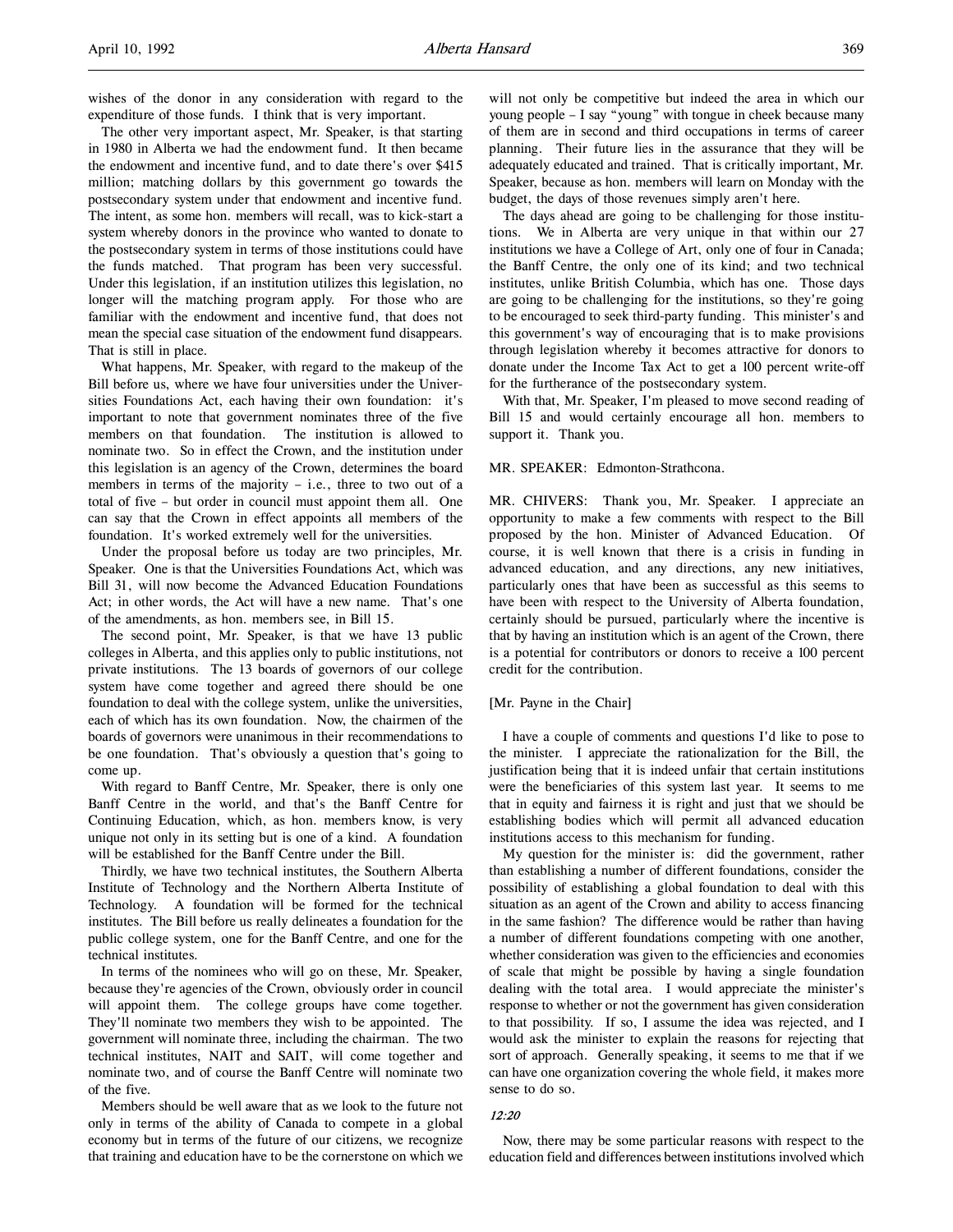The other questions I have are somewhat related. Of course, under the previous legislation directors of the foundation are five in number, two of them being nominated by the universities. This Bill continues that kind of system, with the addition, of course, that with respect to different foundations – particularly the college foundation, for example, where a number of colleges are all going to be working under the mandate of a single foundation – there will have to be an agreement as to who the directors nominated by the colleges will be. Although that may seem to be an acceptable way of doing it, I'm not sure. It may have worked at this point in time. I believe I gleaned from the minister's comments that there had been some discussion with colleges and the technical institutions with respect to that provision in that they may well be satisfied they will be able to agree as to who their nominees should be. But generally speaking, those sorts of mechanisms tend to be troublesome. Perhaps in the initial establishment of the legislation it won't be a problem, but I'm concerned that in the future there may be problems.

I'm wondering also whether or not there is some requirement. I see that under the five directors, three of them, of course, will be appointed directly by provincial cabinet. I'm wondering if that is in order to meet the requirements of the federal legislation, to be considered an agent of the Crown. Is there some sort of limitation on the number of directors that must be appointed directly by the government, by the cabinet, or is this simply a number that has been chosen by the Minister for Advanced Education in proposing this legislation?

Generally speaking, I'm concerned that if there is an ability to select directors, we depoliticize the selection as much as possible, and in order to do so, it is best to make appointments by way of nominating or specifying in the legislation the types of office holders and specifying directors by way of office holding rather than by way of leaving discretion to the cabinet. It seems to me it makes good sense, generally speaking, to attempt to follow that formula for the appointment of directors to these sorts of bodies. I'm wondering if any consideration was given to that sort of appointment system rather than leaving it entirely to the discretion of cabinet with, of course, the difficulties that arise from time to time with regard to criticisms of those appointments. I think appointment by office holding does not leave itself open to those sorts of criticism and is generally preferable.

## [Mr. Speaker in the Chair]

Finally, with respect to regulations, as I stated previously this morning, generally speaking I am concerned when legislation leaves powers to be established by regulation. I notice in this legislation, in section 4 of the Bill, which is amending section 2 of the Act, it refers to the foundations being established by regulation. I'm not sure it's necessary in these circumstances to resort to regulation in establishing these foundations. It seems to me that the establishment of the foundation does not involve a great deal of procedure, it doesn't involve a great deal in the way of substance, and it might well be possible to incorporate that mechanism in the statute. I'm wondering if the minister would give some consideration to that. Failing that, because I am concerned about the subdelegation of lawmaking to regulators or the regulation system, I'm wondering if the minister would be prepared to file with the Assembly any proposed regulations with respect to the establishment of these foundations. It's important for all members of the Assembly to have the ability at least to review the proposed regulations prior to any agreement on the legislation.

Those are my comments. Thank you, Mr. Speaker.

## MR. SPEAKER: Edmonton-Gold Bar.

MRS. HEWES: Thank you, Mr. Speaker. The circumstances of funding for those secondary institutions have been a source of real discomfort and great difficulties and consternation. That's putting it mildly, I guess. All seem to have resorted to public fundraising now, whether they are public or private institutions, and that extends not just to educational but to health care institutions. All kinds of institutions in our province have now gone out and hired very high-powered fund-raisers, and the result is that they have been quite successful in raising money privately, but there has developed immense competition between these institutions and some quite uneven results.

Mr. Speaker, this Act changes the Universities Foundations Act, as I understand it, by adding the Banff Centre foundation as well as a provincewide foundation for colleges and one for technical institutes. Generally, I think it's a very good idea, although I have a few concerns about it. The Act, as I see it, responds to the criticism leveled in the past that the university foundations have been able to have the edge on private fundraising. The Member for Calgary-McKnight has called on the minister on a number of occasions to include colleges and technical institutes, and as I see it this Act remedies that problem, perhaps not exactly as the colleges or the institutes would have wanted, but it does in fact move in that direction.

The foundations, as I see it, will not be linked to one institution, the colleges and technical institutes, but will be a clearinghouse for donations. I wonder. It shouldn't be a problem, since the institutions' own fund-raising departments will in fact do the work. But, Mr. Speaker, my question to the minister is: is the foundation itself able to raise money and go into competition with its own subparts, and will that cause some difficulties?

Mr. Speaker, in section 8 of the Act or section 12 of the original, there's a statement that the foundation is not bound by the wishes of the donor as to where the money's allocated. I understand that's required under Revenue Canada so that the donor gets the 100 percent tax receipt, the intent being that foundations would almost always use the money as requested. But this clause is there for taxation purposes, as I understand it. Now, when there was one foundation for each university, it wasn't a problem since even if the money didn't go for the exact purpose, it certainly went to that precise institution and would continue to do so. In the current wording, it appears to me it's possible for money directed at one institution to actually go to another institution, since the foundation is not bound by donors' direction in either what purpose is used or what institution. Now, some institutions, I submit, may be very concerned about that wording. In practice, I accept it's quite likely that such a foundation would follow the donors' wishes, but the legislation does not appear to provide for that.

#### 12:30

Another cautionary note I have is that the government will now have a much better, centralized way of monitoring private-sector donations to postsecondary institutions. I am fearful that the government will, in fact, reduce operating grants to those institutions accordingly. I'd appreciate the minister's comments on any of those questions.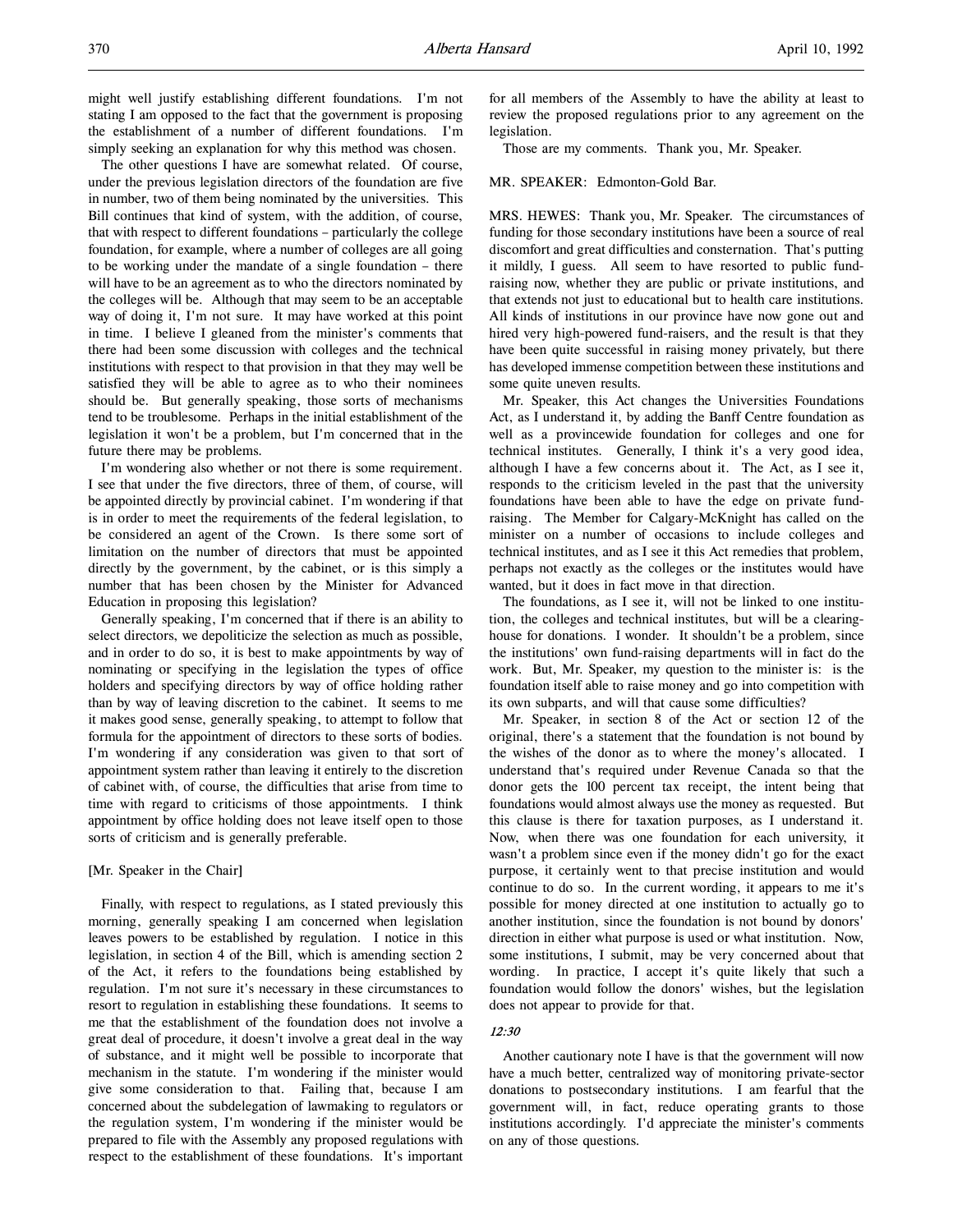REV. ROBERTS: Mr. Speaker, with respect to some of the principles involved with this Bill before us extending the ability for all 27 board-governed institutions of advanced learning in this province to be able to access private foundational money, I agree with my colleagues that this is a move in the right direction. But I would like to offer a few comments about where this is taking us and what's going to be happening along the road.

As we know, one of the issues here is the degree to which this very valuable public good, this very essential ability of us as a society and province to educate our young and all our people in ways that are going to enable them to be innovative and creative and meet the needs of the future, is something that shouldn't be left up to the private marketplace. It's not something that is totally a commodity or some kind of good or service that should just be at the whim of the ups and downs of fiscal realities or anything else. This is a public good, a sacred trust, an investment in ourselves as people, and in our families and our future.

Having said that, we know we're going to meet limitations along the road, with different sources of revenue and funding and so on. As the minister knows, my experience at Harvard and those wonderful days on the Charles River – it's an excellent place of learning, an excellent university primarily because Harvard University is the most highly endowed centre of advanced education in the world. It attracts donations. It attracts money. It attracts public and private sources. That's what makes it, next to MIT, such a weighty place of power and position and prestige. On the other end, you don't have to go far down the Mass. turnpike to encounter some very rinky-dink sorts of colleges and universities. In the city of Boston or New York you can get all kinds of quick, pay-as-you-play kinds of degrees that aren't worth the paper you spend in getting them, yet they are very oriented at how to market students and how to provide programs that look good but really are more of a profiteering kind of approach to advanced education.

I don't, by these comments, feel that we're on a slippery slope here; I just think we need to have two things very clearly in mind. One is that, yes, there is great benefit to universities and colleges to have access to and attract sources of investment other than public sources of investment. Nonetheless – and I know the minister will agree with the rest of us – we need more than ever to safeguard the standards, the criteria, the level of education, and the accreditation of our advanced education so as to ensure that that also remains high, in a sense that there is a high rate of return on the investment provided through our universities.

Now, I just wanted to get in a couple of comments; maybe at committee stage we can hear more. The minister did say that over the past year \$2.1 million, I think it was, had accrued to the universities under the existing legislation. I'd like to know more about where that's coming from and whether in fact that's enough. It seems to me that that is a good start. I still maintain – and maybe I'll check into details – that in fact the oil and gas sector, which has benefited enormously from the resources of this province, is in fact one of the lowest contributors to advanced education in this province. The Petro-Cans, the Essos, the Shells, and the rest maybe give to a symphony concert here or to something else there to keep their public face smiling, but an aggressive and substantial amount of moneys coming into universities is something that really should be sought. The same with pharmaceutical companies. I'm not clear what's been happening, although I understand Ontario and Quebec are fighting over all this extra money coming into the brand name pharmaceutical companies that again now have their patent protection extended for 20 years, according to the GATT. Yet the extra money they're making because of their higher prices: where is

that investment coming back into the research within our universities and colleges? I just would like to think the corporate sector, those with great sources of capital access to it, can through various means be even more responsible corporate citizens within this very great investment in our province.

Now, I just want to throw in this too, Mr. Speaker: I can't believe the Premier of the province would come back from the First Ministers' Conference and all of a sudden have discovered there's a new thing called computer-managed education and learning. This has been around for some time, and I'm sorry Athabasca University hasn't been able to be more aggressively involved with this. It is certainly the way of the future for so much of the way in which learning and education at all levels needs to proceed, that we can with the telecommunications and with the computer-managed curriculum develop a whole lot more in that regard.

The minister also knows that I myself am currently involved in an executive program at the University of Colorado, and I'm having to spend money to go down there because – you know why? – there's no equivalent program available in Canada anywhere. I've looked into this, and I said, why can't either the University of Alberta school of health administration or the University or Toronto or the six or seven of them in Canada get together and put on an executive program? I'm told they just don't have the start-up costs or they can't afford it, particularly at the start-up cost level. Unfortunately the program I'm involved with did receive some start-up money from I think it's the Lilly Foundation, who provided several millions of dollars to the University of Colorado to set up this program, which is now high and flying. Apparently Lilly as a foundation is not contributing to programs in Canada for some reason.

Nonetheless, on a project-by-project basis, it would seem to me – and I appreciate the minister saying that the donor cannot have any strings attached. On the other hand, there are some very important projects which we could go to, either certain foundations or corporate, private funding, and say: listen, at least on a start-up cost level, give us some way to get this off the ground so we can be apace with other developments that are so quickly developing within the field.

I guess in conclusion, Mr. Speaker, I just want to reiterate that yes, this is such an important area, and on principle I would like to see these funds, wherever they come from, whether it's the public sector or the private sector, be fairly applied to all 27 institutions, so that together with it we can be assured of high standards of support, high levels of accreditation, and that we view these funds as an investment, and like with any other investment we know what rate of return we're getting for that investment. I don't know how the minister or others measure that rate of return. If people want to invest in it, obviously they do want something back. Sometimes they just want a plaque on the wall, or they want something so they can say, "We've given this X millions of dollars." It would be interesting to develop some kind of Alberta advanced education index in this province to say that we know that for your investment dollar, we're getting students who have full access to these programs. That professors in fact are teaching innovative and creative programs that are not matched anywhere. That there's a competitive environment so that in terms of the articles that are published or insights that are provided from our advanced education, we're at a par with or exceed the levels of other places throughout the world. That there is that measurable rate of return on these dollars and that we're not just saying, well, we're going to have a system here, we're going to get money from anywhere we can, we'll put it in and hope that keeps people happy. We want to know what we're getting back for these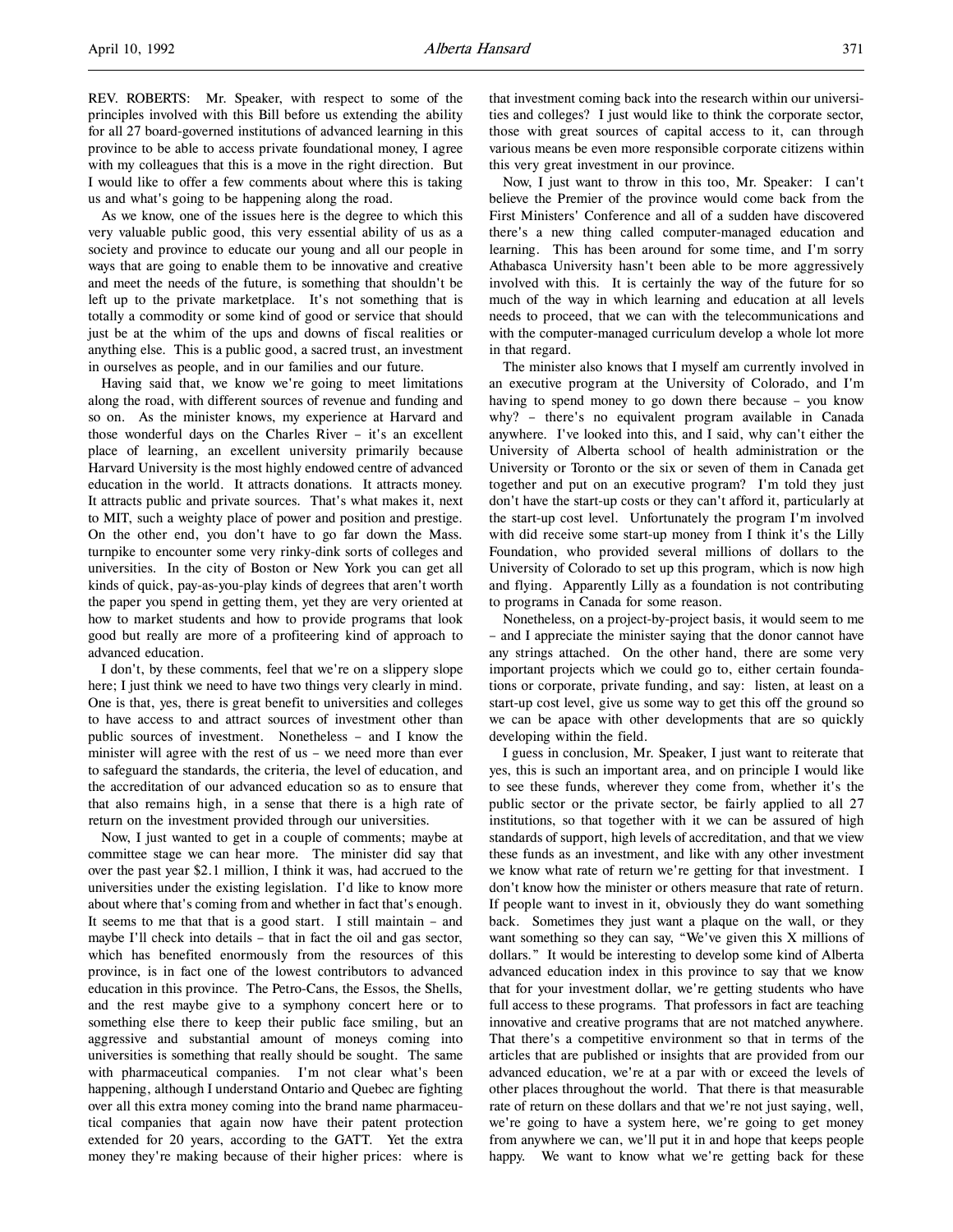investment dollars and that they're as high and ever higher than they can be. Our children deserve no less.

## 12:40

MR. SPEAKER: Additional? Banff-Cochrane.

MR. EVANS: Thank you, Mr. Speaker. I will be brief. I would like to confirm that last year when the minister brought forward the Universities Foundations Act, I was very supportive of that initiative in this House, with one major caveat, and that was the restriction of the foundations to the four universities in the province of Alberta. At the time I encouraged the minister to consider expanding the institutions that would be included in this opportunity to at least the Banff Centre. I'm very supportive, therefore, of the amendment that is being brought forward by the minister today. I think it is quite well known – and the minister has responded to this by recognizing that the various postsecondary institutions in the province, especially the Banff Centre, have unique fund-raising opportunities locally, provincially, throughout our country, and in some cases internationally. The opportunity now will exist upon the passage of this Bill to take advantage of those various opportunities.

I'm also pleased that there are restrictions on the uses of those funds. I think that's extremely important when you look at the overall issue. Given that the foundations will act as agents for the Crown, the restrictions on the uses of those funds, the restrictions on what the donors can require the donees to do are a very positive initiative. Overall I think this will give the institutions in Alberta an opportunity to access private funds. It's extremely important that they do have that opportunity. There are lots of options out there in the private sector, lots of opportunities to take advantage of some funds that with some creative fund-raising techniques and some diligence will be available to our 27 postsecondary institutions.

Thank you.

MR. SPEAKER: Additional?

SOME HON. MEMBERS: Question.

MR. SPEAKER: Minister, summation, second reading.

MR. GOGO: Thank you, Mr. Speaker. I'd like to respond as much as I can within the principle of Bill 15 without, sir, attracting your attention where I may attempt to respond to certain questions which are clearly Committee of the Whole. I want to deal with those principles and perhaps in reverse order. I want to thank the hon. Member for Banff-Cochrane, who has continued to impress upon me the uniqueness of the Banff Centre and why it should be included.

Mr. Speaker, I did not intend to confuse the House or indeed mislead the House. In responding to the Member for Edmonton-Strathcona where he put the question of why not consider a global foundation as opposed to many: in effect, if we dealt with each board-governed institution, we would have in total 22 as opposed to 27, because the schools of nursing are not included in our hospitals. It was felt that my role as minister and this government's role in assisting the postsecondary system was to talk to the decision-makers in the system – i.e., the institutions themselves – because of the research component with the universities, each one having different objectives. As hon. members may be aware, of 80 universities in Canada the U of A ranks fourth in terms of research and attracts about \$65 million a year, and they felt they were uniquely different from the University of Calgary, which

ranks 10th or so in terms of research. That's a matter for debate, obviously.

But I believe government should consult. I talked to them, I asked them, and their recommendation was to have individual ones. When I talked to the colleges, they had come to the conclusion, because they all have foundations now, that if we have a single foundation to deal with funds on a tax-exempt basis – i.e., an agency of the Crown – that one would suffice. It was my view that because of the different role statements of our institutions, there should be one for the technical institutes, one for the colleges, and one for the Banff Centre. I was sold on their arguments. The hon. Member for Edmonton-Strathcona could be quite right; there could be other options. Frankly, this government believes in accommodating in terms of the institutions.

I want to respond very quickly, Mr. Speaker, to the hon. Member for Edmonton-Centre, who spoke so eloquently about his alma mater, Harvard, which is certainly the richest endowed in the world. Unless I misheard him, he appeared to be critical of our institutions depending to any degree on the private sector for funding. If it weren't for the private sector, Harvard, as you know, would not only be without Kissinger, it would be without property, because very clearly it attracts people, and Mr. Kissinger is one because he's been in residence for one day in two years as a name with which to attract funds. I don't think the hon. member meant it the way I understood it, and if I misunderstood, I apologize to the hon. member.

Mr. Speaker, there seems to be a perception around this Assembly and Alberta that the be-all and end-all of education is university degrees. I hope hon. members come to their senses and understand that one out of every four apprentices in Canada is being trained in this province, and the Minister of Career Development and Employment continues to emphasize that technologists, apprentices, and tradesmen will be just as important to the future of this nation as university degrees. I say that with tongue in cheek, because Mordecai Richler doesn't have a degree, and I see he attracts a fair amount of attention. Some members may not have heard of him, may not be aware of his 10 bestsellers in the nation, but hon. members surely are aware of Mr. Einstein, who did not have a degree from university. I just point out – I want hon. members to be aware – that the University of Alberta hospital, the largest hospital of its kind in Canada, would not function for one day without NAIT training those medical technologists. Although university education is very important, I do have a very valid concern, hon. Member for Edmonton-Centre, when you talk about net return on investment. I don't know what the net return on investment is for a PhD in philosophy. I do know they're essential; they're essential to our future.

Mr. Speaker, in my opinion, the liberal arts in our system are in some jeopardy because there is a tendency – and I would tend to agree with the hon. members for Edmonton-Strathcona and Edmonton-Centre – that if we rely too heavily on private-sector donations, they may be strictly earmarked for the professions. Liberal arts, I think, are extremely important, and I don't see them attracting specific funds, particularly from various groups.

Mr. Speaker, I would point out to the hon. member who talked a little bit about technology that Athabasca University is the only institution in North America that offers a master's degree in distance ed. That's something we can be extremely proud of. The University of Alberta was the first in Canada to offer a PhD in nursing. I think we've got lots to be proud of.

The most important issue, however, lies in the viability and the quality of our institutions into the future. As hon. members know, because they'll be approving a budget hopefully in the next couple of weeks, 80 percent of the funding for the postsecondary system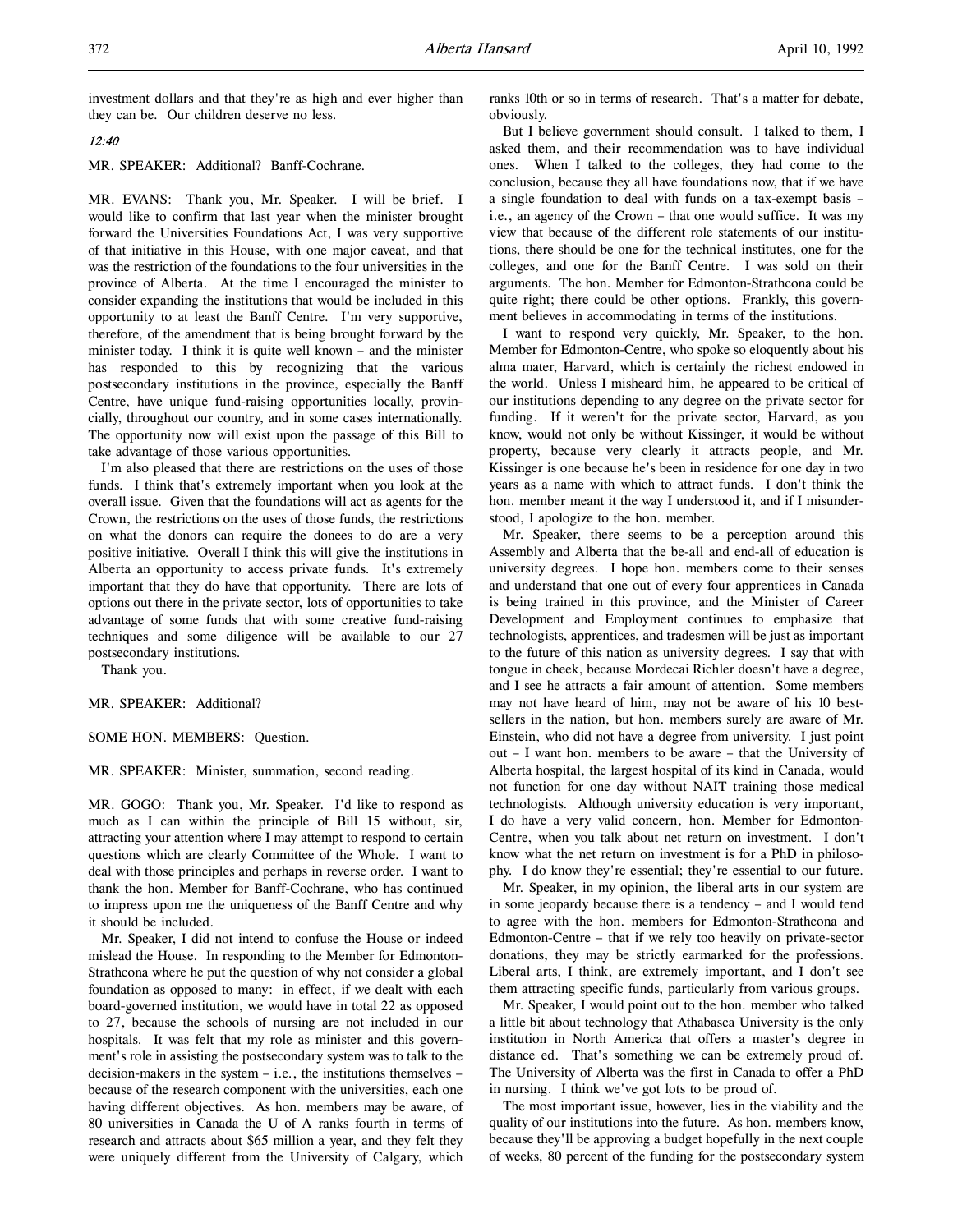comes from the taxpayer. The ability of the taxpayer to continue paying that, Mr. Speaker, is limited, so we've looked for other avenues and other options. At this time, 1992, Alberta leads all of Canada in terms of per-capita funding of the postsecondary system. We want to ensure that's maintained, and we're seeking ways of continuing that, based on the advice of the institutions.

Mr. Speaker, the hon. Member for Edmonton-Strathcona said: has consideration been given for the establishment by regulation as opposed to legislation? My advice from legal counsel is that this is the way to go. As the hon. member will be aware, if one doesn't listen with great care to a lawyer, one may place themselves in jeopardy, assuming one can afford the process. I would hope we'd come back at committee study and deal with that in greater depth.

#### 12:50

The Member for Edmonton-Gold Bar raised a very important point and that was with regard to funding in total. I would remind hon. members that in the history of Canada at one time the federal authorities paid for a hundred percent of universities, historically. This is once they took them over from the churches. But then Ottawa decided in its wisdom to establish a program like EPF, that hon. members are aware of, for health and advanced education. They continued, and theoretically they were to pay 50 percent, right? That was the deal, and now they're gradually reducing it because they call us a have province. Well, Mr. Speaker, Alberta can be very proud because to be able to afford the highest per capita funding in postsecondary, the money's got to come from somewhere, and so far it's come from the taxpayer. All we're seeking are ways and avenues for these foundations, by offering a tax conduit – not tax avoidance, but a tax conduit – to various people who are interested in an avenue of helping.

Finally, Mr. Speaker, I think that with the help of our boards of governors at our institutions, who are very dedicated citizens, most of them businesspeople – who give selflessly, in my view, because as you know, members on the boards of governors of universities don't get a nickel. They don't even get their expenses paid. If that's not dedication, I don't know what is. They give their time and effort in the interests not of themselves, perhaps not even in the interests of the institution, but in the students who attend those institutions so that Alberta in the future can remain strong, viable and, most importantly, competitive.

I would urge hon. members to support Bill 15 in second reading.

[Motion carried; Bill 15 read a second time]

| head: | Government Bills and Orders |
|-------|-----------------------------|
| head: | Third Reading               |

## Bill 9 Nova Terms of Service Regulation Validation Act

MR. ORMAN: Mr. Speaker, I'm pleased to move third reading of Bill 9, the Nova Terms of Service Regulation Validation Act.

Mr. Speaker, we had exhaustive debate in second reading and committee stage, and therefore I have nothing further to add.

MR. SPEAKER: Edmonton-Centre.

REV. ROBERTS: Mr. Speaker, thank you. Yes, this is a major Bill, an important Bill that has got the discussion it's deserved because of the gas wars between Alberta and California over this issue. Between the CPUC administrative judge and the minister here, there's a lot of a particular nature going on, but it represents a much wider issue.

As I've said at other points – and I just would like to recap them in a sense – this does talk about sanctity of contracts. I think in a deregulated market, even with pipelines we have to learn to let courts decide some of these disputes, and that is more of the world we're getting into. I want to ensure that regulations when they are used are effective in meeting the goals we want them to achieve, and this still begs debate around whether this regulation is going to do that.

The third thing is my concern that what we really need here is the future for the small Alberta producers in a deregulated market and my continued concern that – as we've seen in the airline industry, where there's a deregulated market – instead of many buyers and sellers, what we get are oligopolies and cartels and mergers and acquisitions and a few remaining megacompanies. The minister already said that California represents a monopsony buyer. I don't want to see a monopoly seller or a cartel with firm capacity on the Nova pipeline being the only ones to be able to get through. We do want more time to allow for the restructuring of these contracts, and I hope, whether it's through the energy consultative mechanism or through FERC or whatever, that those restructurings of contracts can occur.

I just want to point out to the minister and all members of the Assembly here that in my role I want to ensure, as I said at second reading, that there is a fair allocation of resources and an optimal solution for how those allocations are distributed so that everyone is better off and to ensure that we have the proper regulation and legislation to do that. It is important for us as New Democrats to live and work and to advocate positions that are going to be best for everyone in deregulated markets and environments such as natural gas and that we're going to have new language such as incentive regulation or managed competition or other ways to deal with these issues in the new world.

I do think it's significant that unlike my Liberal colleague and others in the Assembly I do not think it is appropriate or prudent to live in the past or to try to turn the clock back or to bury our head in the sand or to say I told you so. Nor is it prudent to just throw up our hands and say let the market decide; it's all a matter of externalities. We have to live creatively with our principles intact in ways that are going to ensure that everyone is better off even in a deregulated market. That's going to make some changes important, and we have to stick by them.

One of them has to do with the designation of the Alberta-B.C. border for gas. I want to hope, in giving our support to this third reading, that the minister uses prudence with respect to this validation of the Nova regulation and that to allow the energy consultative mechanism in FERC and other negotiated ways to try to resolve this very important issue for all Albertans. We're going to be watching very closely to see whose side the minister really is on.

SOME HON. MEMBERS: Question.

# MR. SPEAKER: Question.

Westlock-Sturgeon.

MR. TAYLOR: Thank you, Mr. Speaker. I think we've gone through all the points in second reading and committee stage. I just wanted to say that I was going to vote against the Bill. I listened a long time for the Member for Edmonton-Centre, and I couldn't tell which way he was landing, except apparently he had forgotten that early dictum when worrying about the past. Somebody once said, and it's been said repeatedly: those who don't know their history are doomed to repeat it. It would sound